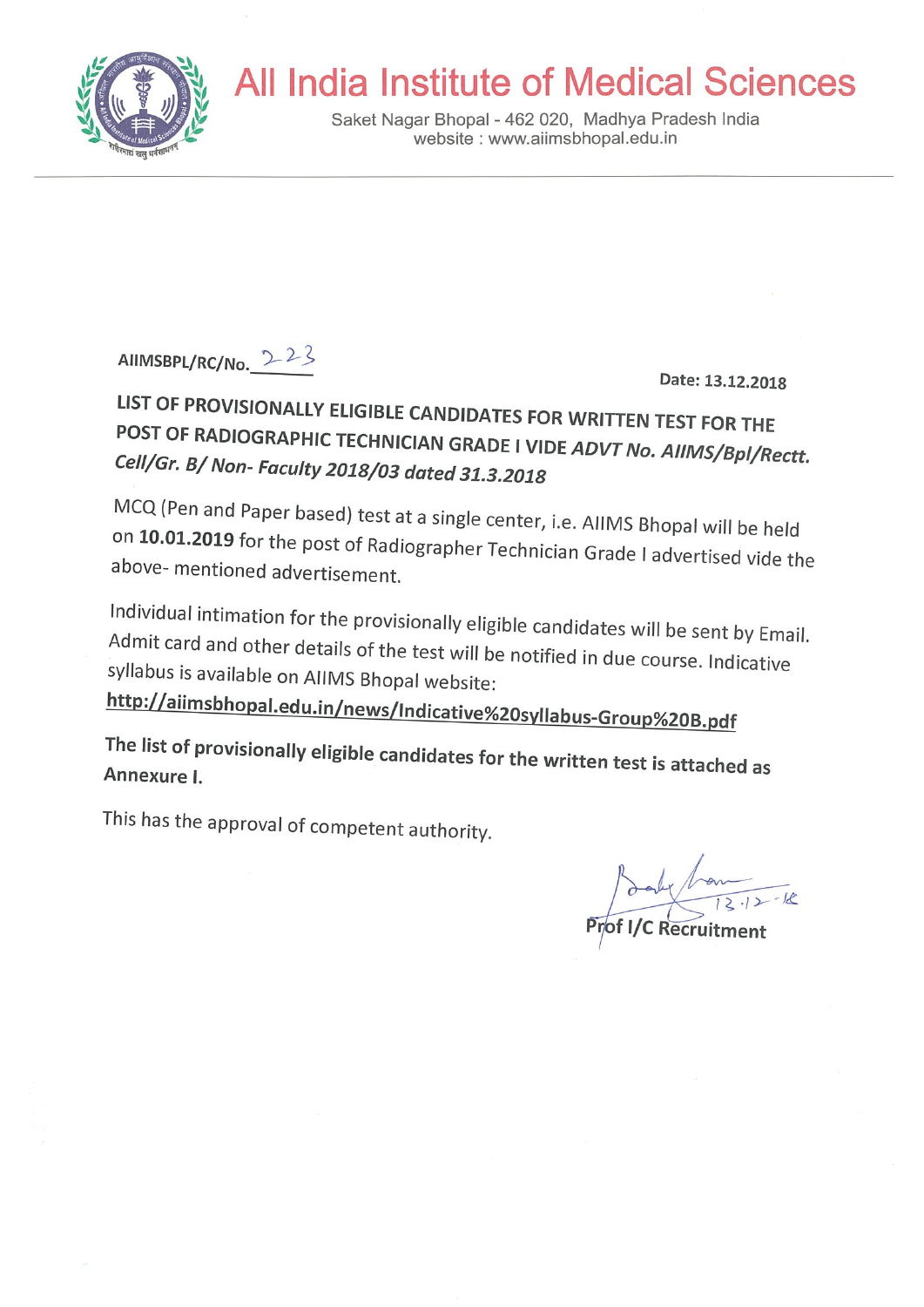| <b>S. No.</b>  | <b>Application No.</b> | <b>Applicant Name</b>    |
|----------------|------------------------|--------------------------|
| $\mathbf{1}$   | AIIMSB21000396         | <b>REENA</b>             |
| $\overline{2}$ | AIIMSB21000644         | <b>SONAM</b>             |
| 3              | AIIMSB21001874         | <b>NEHA KALIA</b>        |
| $\overline{4}$ | AIIMSB21001926         | <b>KM RAJNI</b>          |
| 5              | AIIMSB21002090         | <b>BHAWNA</b>            |
| 6              | AIIMSB21002135         | <b>SHRUTI MATHUR</b>     |
| 7              | AIIMSB21002188         | <b>SAPNA SHARMA</b>      |
| 8              | AIIMSB21002199         | <b>MANOJ KUMAR SINGH</b> |
| 9              | AIIMSB21003299         | SHIVANGI VARSHNEY        |
| 10             | AIIMSB21003370         | HARIPRIYA TIWARI         |
| 11             | AIIMSB21003968         | ANAMIKA SAXENA           |
| 12             | AIIMSB21004507         | <b>NEHA GUPTA</b>        |
| 13             | AIIMSB21004579         | <b>SUPRIYA HAZRA</b>     |
| 14             | AIIMSB21005965         | <b>LAKSHMI KANWER</b>    |
| 15             | AIIMSB21006116         | TANYA SRIVASTAVA         |
| 16             | AIIMSB21006639         | PRANITA KULSHRESTHA      |
| 17             | AIIMSB21006826         | <b>KAMINI RANI</b>       |
| 18             | AIIMSB21006849         | <b>ANAMIKA DHIMAN</b>    |
| 19             | AIIMSB21007085         | <b>BINEETA TIWARI</b>    |
| 20             | AIIMSB21007106         | <b>SARANGA PANWAR</b>    |
| 21             | AIIMSB21007167         | <b>DIVYA GUPTA</b>       |
| 22             | AIIMSB21007215         | <b>GAJAL PREET KAUR</b>  |
| 23             | AIIMSB21007218         | ANKITA SRIVASTAVA        |
| 24             | AIIMSB21007807         | <b>DEEPALI DUBEY</b>     |
| 25             | AIIMSB21007868         | <b>SURBHI BHARTI</b>     |
| 26             | AIIMSB21008587         | <b>MANISHA NEGI</b>      |
| 27             | AIIMSB21008596         | PUJA YADAV               |
| 28             | AIIMSB21008613         | <b>BHAWNA GUPTA</b>      |
| 29             | AIIMSB21008649         | HIMADRI TANAYA SWAIN     |
| 30             | AIIMSB21008773         | SEEMA SOUNDHIYA          |
| 31             | AIIMSB21008799         | <b>LATA SONDHIYA</b>     |
| 32             | AIIMSB21008811         | <b>SUCHITA RAI</b>       |
| 33             | AIIMSB21009452         | <b>RAJNI CHOUHAN</b>     |
| 34             | AIIMSB21010069         | PARAMITA BOSE            |
| 35             | AIIMSB21010357         | <b>SONAM PORWAL</b>      |
| 36             | AIIMSB21010366         | <b>DIWAKAR MISHRA</b>    |
| 37             | AIIMSB21010595         | POONAM DEVI              |
| 38             | AIIMSB21010629         | <b>JAYASHREE DAS</b>     |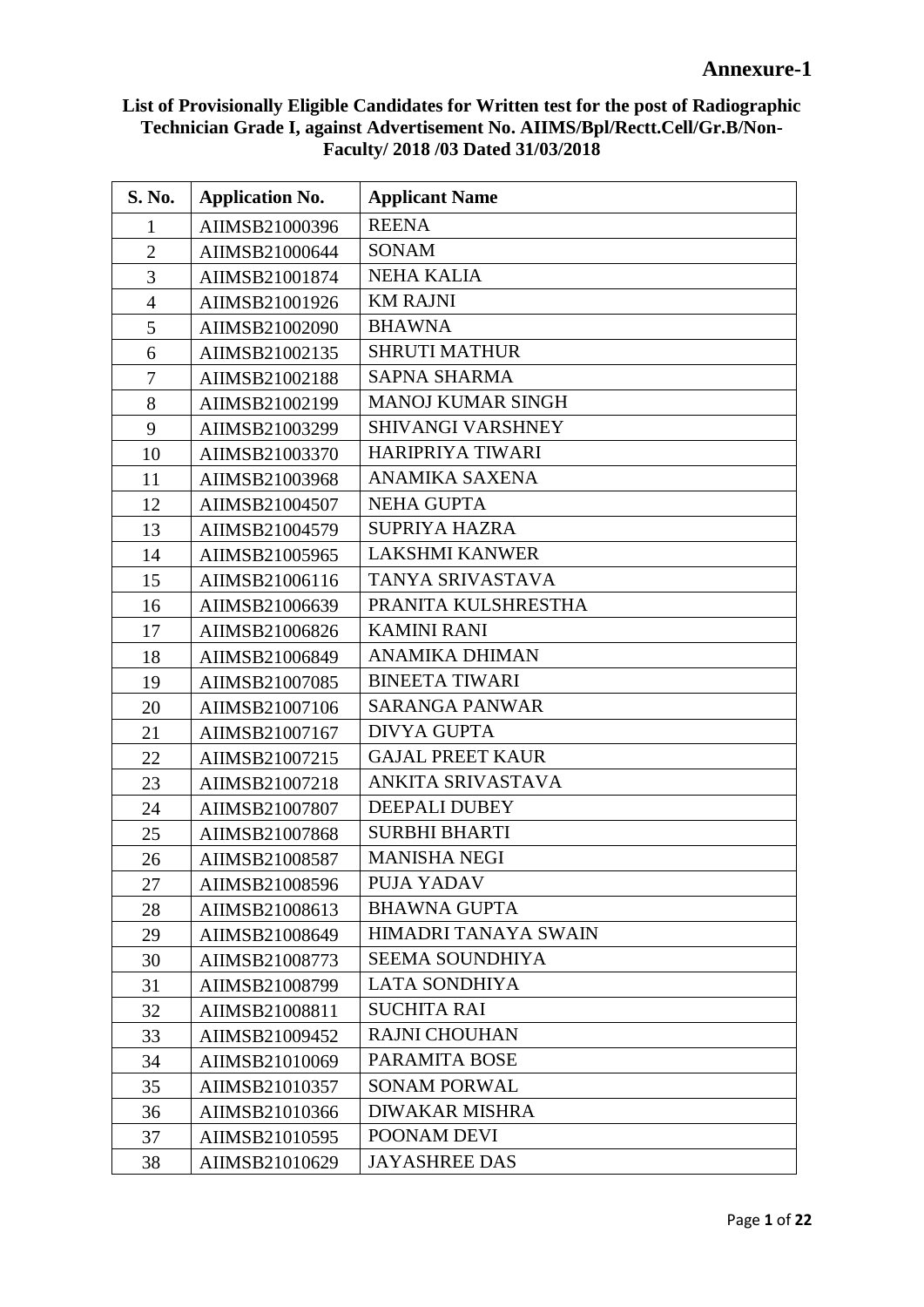|    |                | $\Gamma$ acuny/2010/03 Dated 31/03/2010 |
|----|----------------|-----------------------------------------|
| 39 | AIIMSB21010816 | <b>KM SONAM KUMARI</b>                  |
| 40 | AIIMSB21010896 | <b>ANIL KUMAR TIWARI</b>                |
| 41 | AIIMSB21011019 | <b>MONIKA SONI</b>                      |
| 42 | AIIMSB21011348 | KOYELI GHOSH                            |
| 43 | AIIMSB21011485 | <b>SHIVALI BHATT</b>                    |
| 44 | AIIMSB21011724 | <b>GEETIKA SANODIYA</b>                 |
| 45 | AIIMSB21012078 | <b>BAISHALI HATI</b>                    |
| 46 | AIIMSB21012282 | <b>GUNJAN GOYAL</b>                     |
| 47 | AIIMSB21012339 | PRERANA RANA                            |
| 48 | AIIMSB21012591 | DEBASMITA BHATTACHARYYA                 |
| 49 | AIIMSB21012647 | <b>CHANCHAL</b>                         |
| 50 | AIIMSB21012686 | <b>POONAM</b>                           |
| 51 | AIIMSB21012687 | <b>SUMBUL</b>                           |
| 52 | AIIMSB21013456 | <b>PREETI</b>                           |
| 53 | AIIMSB21013867 | <b>BAISHALI HATI</b>                    |
| 54 | AIIMSB21014533 | <b>JYOTI</b>                            |
| 55 | AIIMSB21014577 | ARCHITA SRIVASTAVA                      |
| 56 | AIIMSB21014971 | <b>DEXSHA CHANDEL</b>                   |
| 57 | AIIMSB21015005 | <b>JYOTIMALA RAOL</b>                   |
| 58 | AIIMSB21015021 | <b>JYOTI BAWASKAR</b>                   |
| 59 | AIIMSB21015311 | <b>JYOTI</b>                            |
| 60 | AIIMSB21015417 | <b>ASWATHY MOHANAN</b>                  |
| 61 | AIIMSB21015670 | PRIYANKA SHARMA                         |
| 62 | AIIMSB21015877 | POOJA CHAUHAN                           |
| 63 | AIIMSB21016220 | <b>DEEKSHA</b>                          |
| 64 | AIIMSB21016605 | <b>ANNU SAINI</b>                       |
| 65 | AIIMSB21016639 | <b>JABA CHAKRABORTY</b>                 |
| 66 | AIIMSB21016732 | <b>BHAWNA</b>                           |
| 67 | AIIMSB21016979 | <b>GOURI PATRA</b>                      |
| 68 | AIIMSB21017411 | <b>SWATI BISHNOI</b>                    |
| 69 | AIIMSB21017471 | KRISHNENDHU.MS                          |
| 70 | AIIMSB21017766 | <b>GARIMA</b>                           |
| 71 | AIIMSB21018180 | <b>SONAM PARASHAR</b>                   |
| 72 | AIIMSB21018285 | <b>AARTI DUBEY</b>                      |
| 73 | AIIMSB21018862 | <b>ASHA RANGA</b>                       |
| 74 | AIIMSB21018961 | <b>SHREYA TIWARI</b>                    |
| 75 | AIIMSB21019178 | <b>SWETA BHARDWAJ</b>                   |
| 76 | AIIMSB21019285 | <b>SMITA TRIPATHY</b>                   |
| 77 | AIIMSB21019470 | PRITI                                   |
| 78 | AIIMSB21019523 | <b>SYED AMBERNAAZ ABUL EHSAN</b>        |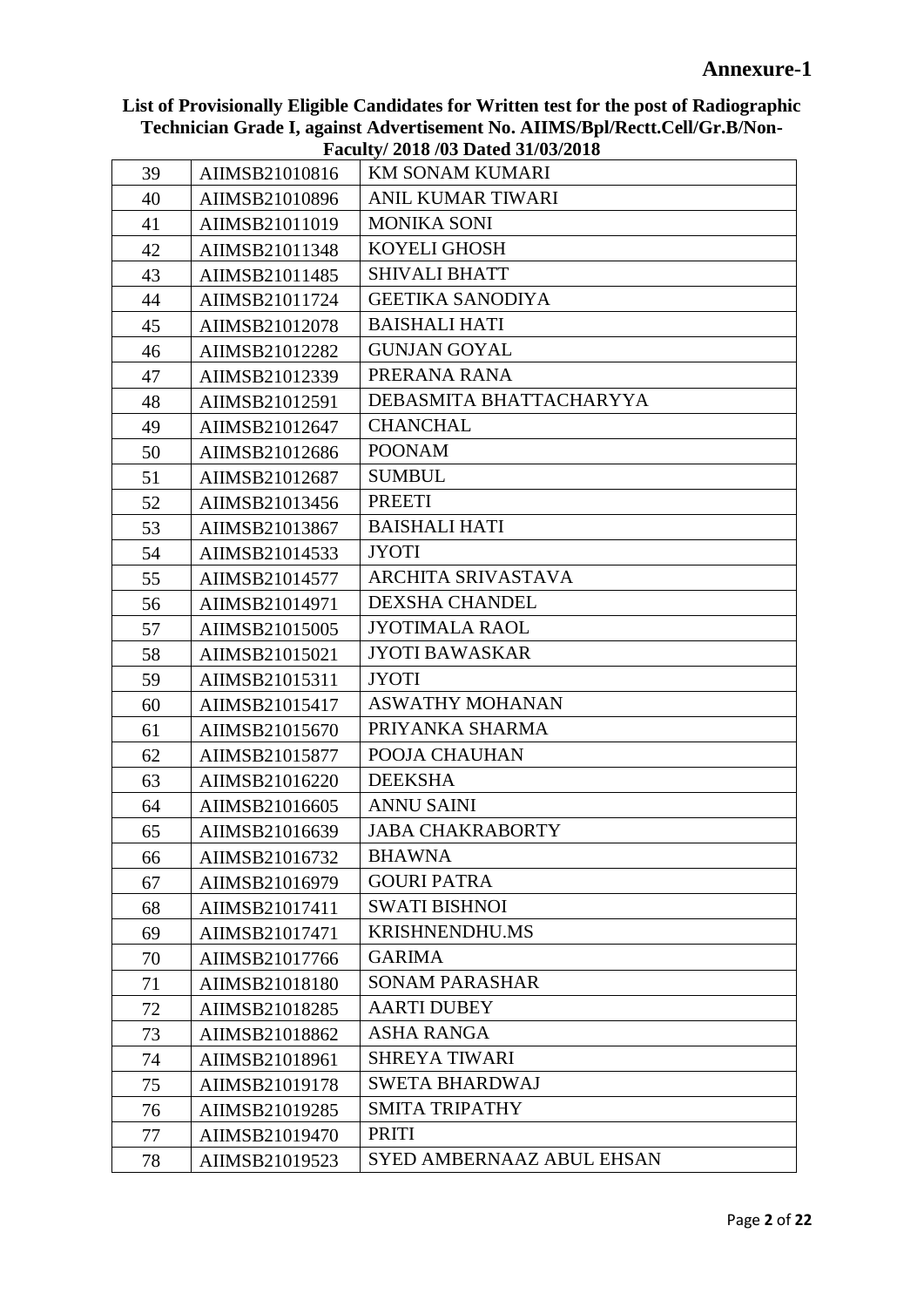| 79  | AIIMSB21020241 | <b>RENUKA</b>                    |
|-----|----------------|----------------------------------|
| 80  | AIIMSB21020508 | <b>MADHURI</b>                   |
| 81  | AIIMSB21020723 | <b>SONU BHIMRAO PATIL</b>        |
| 82  | AIIMSB21020868 | SHIVANGI TIWARI                  |
| 83  | AIIMSB21020899 | <b>CHANCHAL</b>                  |
| 84  | AIIMSB21021995 | <b>SHIWANI CHAND</b>             |
| 85  | AIIMSB21022064 | <b>BHAWNA GUPTA</b>              |
| 86  | AIIMSB21022453 | <b>SUMITRA JANA</b>              |
| 87  | AIIMSB21023332 | <b>SHILPA</b>                    |
| 88  | AIIMSB21023374 | <b>HIMANI KATARIA</b>            |
| 89  | AIIMSB21023566 | NIDHI KUMARI                     |
| 90  | AIIMSB21023667 | PRATEEKSHA SRIVASTAVA            |
| 91  | AIIMSB21023695 | <b>JYOTI</b>                     |
| 92  | AIIMSB21023759 | <b>CHANCHALA KUMARI</b>          |
| 93  | AIIMSB21023810 | <b>JYOTI</b>                     |
| 94  | AIIMSB21024134 | <b>AYUSHI MEHTA</b>              |
| 95  | AIIMSB21024160 | <b>NANDANI</b>                   |
| 96  | AIIMSB21024254 | MONIKA KUMARI                    |
| 97  | AIIMSB21024752 | <b>ANJALI KUMARI</b>             |
| 98  | AIIMSB21025260 | <b>SHAMIM</b>                    |
| 99  | AIIMSB21025650 | <b>JYOTI TIWARI</b>              |
| 100 | AIIMSB21026054 | <b>MONIKA</b>                    |
| 101 | AIIMSB21026776 | SAWANT RUPAL BUDHAJI             |
| 102 | AIIMSB21027294 | <b>PRATIBHA</b>                  |
| 103 | AIIMSB21027619 | <b>SHIVANI</b>                   |
| 104 | AIIMSB21027827 | MONIKA DHANAI                    |
| 105 | AIIMSB21027897 | <b>SADHANA GAUTAM</b>            |
| 106 | AIIMSB21027927 | <b>NALINI TAK</b>                |
| 107 | AIIMSB21028429 | VARSHA NARWANI                   |
| 108 | AIIMSB21000088 | RAUNAK KUMAR SINGH               |
| 109 | AIIMSB21000103 | AKHILESH KUMAR MISHRA            |
| 110 | AIIMSB21000292 | <b>SHOIB AHMAD SIDDIQUI</b>      |
| 111 | AIIMSB21000334 | <b>DINESH GHILDIYAL</b>          |
| 112 | AIIMSB21000353 | <b>ABHISHEK SEHRAWAT</b>         |
| 113 | AIIMSB21000399 | <b>SOCRETES BHISAN PAL</b>       |
| 114 | AIIMSB21000426 | RABINDRANATH PATRA               |
| 115 | AIIMSB21000602 | <b>KRISHAN KUMAR</b>             |
| 116 | AIIMSB21000818 | <b>ANKIT SHARMA</b>              |
| 117 | AIIMSB21001177 | <b>AMIT HARRISON</b>             |
| 118 | AIIMSB21001209 | <b>GOKARAN PRASAD CHATURVEDI</b> |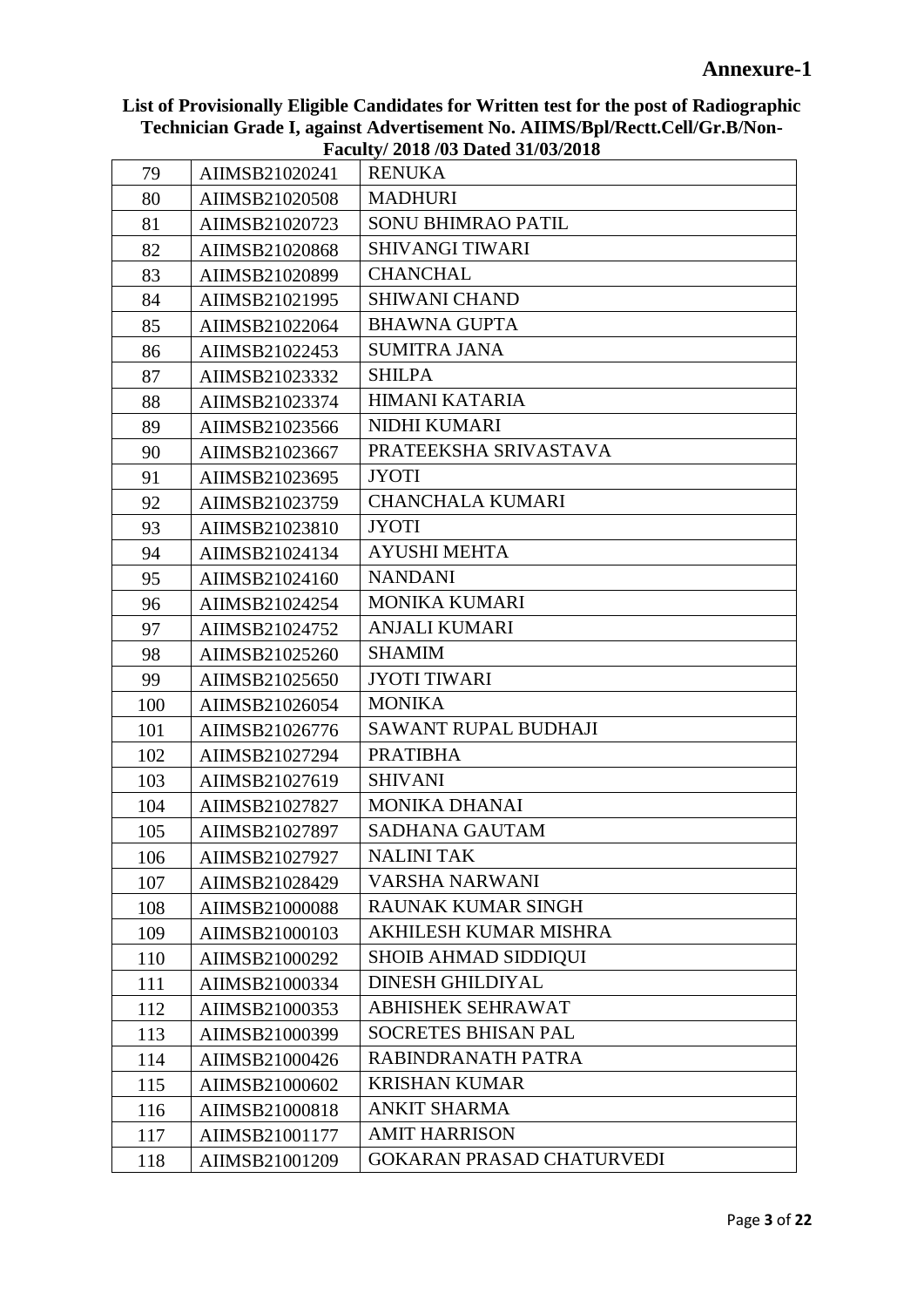|     |                | $\Gamma$ aculty/ 2010/03 Dated 31/03/2010 |
|-----|----------------|-------------------------------------------|
| 119 | AIIMSB21001236 | <b>SUDHANSHU KUMAR</b>                    |
| 120 | AIIMSB21001417 | <b>SUDHAKAR PANDA</b>                     |
| 121 | AIIMSB21001457 | <b>DWIVEDI PRAVIN</b>                     |
| 122 | AIIMSB21001567 | <b>RAVI KUMAR</b>                         |
| 123 | AIIMSB21001704 | <b>GIRISH SATI</b>                        |
| 124 | AIIMSB21001709 | <b>MMNITHIN</b>                           |
| 125 | AIIMSB21001859 | <b>RAMESH SINGH</b>                       |
| 126 | AIIMSB21002263 | <b>AINUL ISLAM</b>                        |
| 127 | AIIMSB21002557 | <b>CHANDRA BHUSAN BEHURA</b>              |
| 128 | AIIMSB21002766 | <b>BASAVARAJ MUNAVALLI</b>                |
| 129 | AIIMSB21003074 | <b>ASHUTOSH NEGI</b>                      |
| 130 | AIIMSB21003116 | <b>RANJAN SINGH PANWAR</b>                |
| 131 | AIIMSB21003473 | <b>VIPIN KUMAR PANDEY</b>                 |
| 132 | AIIMSB21003691 | <b>AZAHARUDDIN SAIFI</b>                  |
| 133 | AIIMSB21003705 | RAJENDRA KALCHHIYA                        |
| 134 | AIIMSB21003725 | <b>SURAJIT MONDAL</b>                     |
| 135 | AIIMSB21003862 | <b>MANOJ KUMAR SHARMA</b>                 |
| 136 | AIIMSB21003873 | <b>SHIVAM SHARMA</b>                      |
| 137 | AIIMSB21003993 | <b>KULDEEP SINGH</b>                      |
| 138 | AIIMSB21004027 | <b>KAILASH PANWAR</b>                     |
| 139 | AIIMSB21004033 | <b>ABHINAV BARANWAL</b>                   |
| 140 | AIIMSB21004217 | <b>MANISH KUMAR SHUKLA</b>                |
| 141 | AIIMSB21004297 | AKHILESH KUMAR SHUKLA                     |
| 142 | AIIMSB21004395 | <b>ANIMESH PATTNAIK</b>                   |
| 143 | AIIMSB21004410 | <b>SAJJAN SINGH NAGAR</b>                 |
| 144 | AIIMSB21004459 | SATYENDRA KUMAR SINGH                     |
| 145 | AIIMSB21004622 | <b>MOHAN KUMAR</b>                        |
| 146 | AIIMSB21004979 | <b>ASHISH SHARMA</b>                      |
| 147 | AIIMSB21005168 | <b>DANISH</b>                             |
| 148 | AIIMSB21005808 | <b>ADITYA KUMAR</b>                       |
| 149 | AIIMSB21005863 | ARUN KUMAR MANI TRIPATHI                  |
| 150 | AIIMSB21006002 | <b>ANANT PARASHARI</b>                    |
| 151 | AIIMSB21006068 | MOHD RIZWAN SIDDIQI                       |
| 152 | AIIMSB21006148 | PRASHANT SHARMA                           |
| 153 | AIIMSB21006194 | RAHUL SHARMA                              |
| 154 | AIIMSB21006771 | <b>ROBIN KAUSHIK</b>                      |
| 155 | AIIMSB21006827 | <b>SHASHANK JAIN</b>                      |
| 156 | AIIMSB21006830 | PANKAJ KUMAR                              |
| 157 | AIIMSB21006873 | PRAKASH KUMAR BISWAS                      |
| 158 | AIIMSB21006888 | <b>AMARJEET KUMAR</b>                     |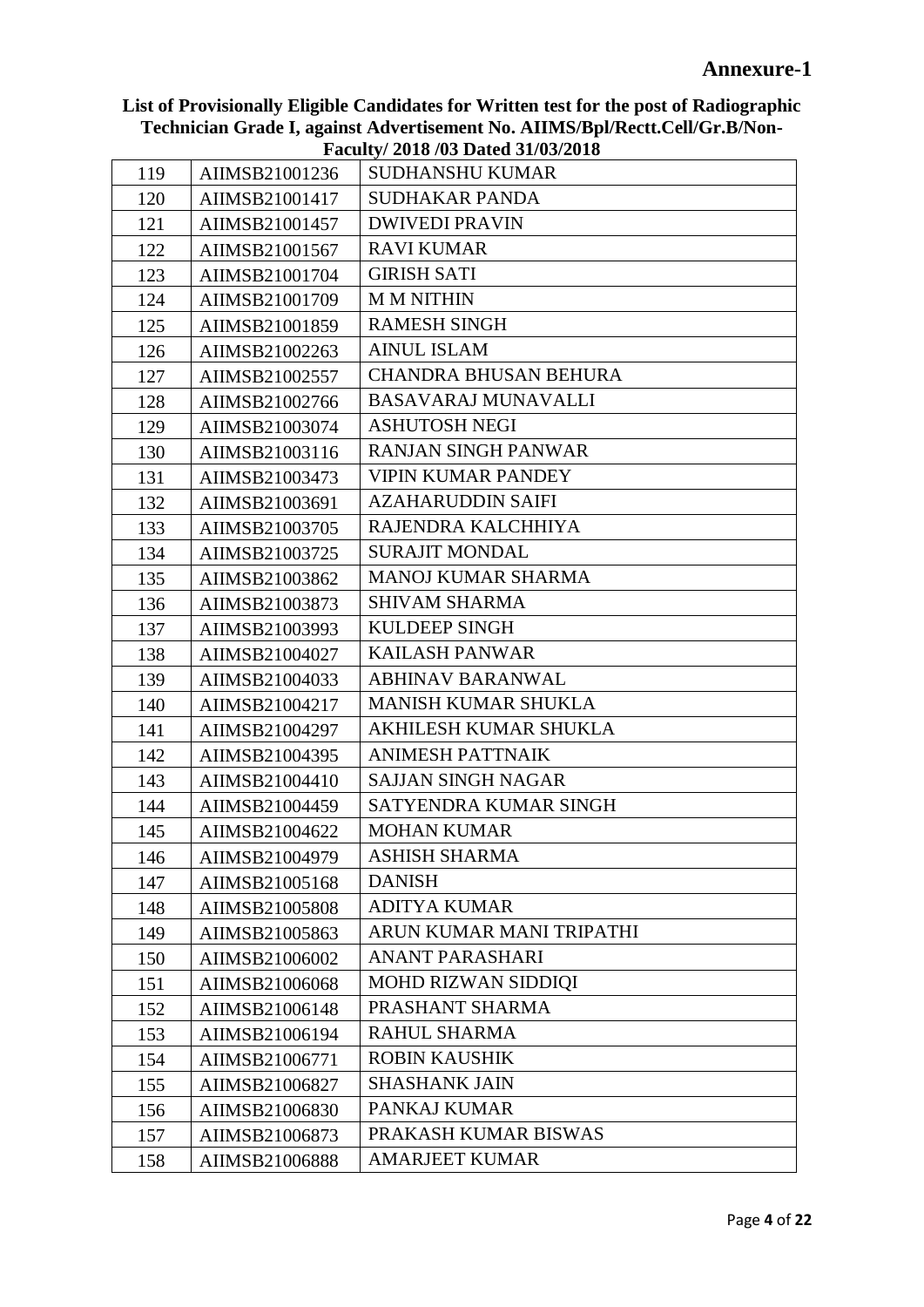|     |                | raculty/2018/03 Dated 31/03/2018 |
|-----|----------------|----------------------------------|
| 159 | AIIMSB21006892 | <b>MAYANK BHARDWAJ</b>           |
| 160 | AIIMSB21007029 | <b>VINAY KUMAR MISHRA</b>        |
| 161 | AIIMSB21007105 | DEEPENDRA VISHWAKARMA            |
| 162 | AIIMSB21007166 | PRANESH PANDEY                   |
| 163 | AIIMSB21007316 | <b>AJAZ AHMAD KHAN</b>           |
| 164 | AIIMSB21007432 | <b>SUNIL KUMAR</b>               |
| 165 | AIIMSB21007573 | <b>AMIR HUSAIN KHAN</b>          |
| 166 | AIIMSB21007845 | <b>HEMANT SINGH</b>              |
| 167 | AIIMSB21007851 | NIRAJ KUMAR PANDEY               |
| 168 | AIIMSB21007852 | ARUN NARAYAN MISHRA              |
| 169 | AIIMSB21008256 | <b>SUMANTA GHOSH</b>             |
| 170 | AIIMSB21008268 | <b>TARUN NAUGAIN</b>             |
| 171 | AIIMSB21008299 | SATYENDRA KUMAR SHARMA           |
| 172 | AIIMSB21008311 | <b>BHUPENDRA PRATAP SINGH</b>    |
| 173 | AIIMSB21008554 | RAHUL KUMAR GUPTA                |
| 174 | AIIMSB21008632 | <b>HARERAM KUMAR</b>             |
| 175 | AIIMSB21008993 | NITISH VIRMANI                   |
| 176 | AIIMSB21009016 | DHANANJAY KUMAR                  |
| 177 | AIIMSB21009030 | <b>DANISH ALI</b>                |
| 178 | AIIMSB21009164 | PRANAV SHARMA                    |
| 179 | AIIMSB21009268 | <b>SANDEEP SINGH</b>             |
| 180 | AIIMSB21009273 | AMIT KUMAR SRIVASTAV             |
| 181 | AIIMSB21009385 | <b>GAGAN SINGH</b>               |
| 182 | AIIMSB21009515 | <b>MD SHAKEEL</b>                |
| 183 | AIIMSB21009617 | JAFARALI. K.P                    |
| 184 | AIIMSB21009788 | <b>NIRAJ KUMAR</b>               |
| 185 | AIIMSB21009864 | <b>RAVI KUMAR GARG</b>           |
| 186 | AIIMSB21010138 | KOTA MURLIKRISHNA MALIYADRI      |
| 187 | AIIMSB21010255 | RAHUL KUMAR TRIPATHI             |
| 188 | AIIMSB21010514 | <b>ANUJ KUMAR</b>                |
| 189 | AIIMSB21010575 | <b>BHANU PRAKASH AWASTHI</b>     |
| 190 | AIIMSB21010885 | RAJESH RANJAN MOHALLICK          |
| 191 | AIIMSB21011040 | KOUSTAV MALLICK                  |
| 192 | AIIMSB21011103 | <b>RAJKISHOR</b>                 |
| 193 | AIIMSB21011240 | PARITOSH CHANCHAL THAKUR         |
| 194 | AIIMSB21011382 | <b>ABDUL HAKEEM</b>              |
| 195 | AIIMSB21011667 | <b>GIRJESH DADHICH</b>           |
| 196 | AIIMSB21011689 | <b>MANEESH KUMAR SINGH</b>       |
| 197 | AIIMSB21011959 | <b>BABAN NANDI</b>               |
| 198 | AIIMSB21012338 | DHEERAJ KUMAR PANDEY             |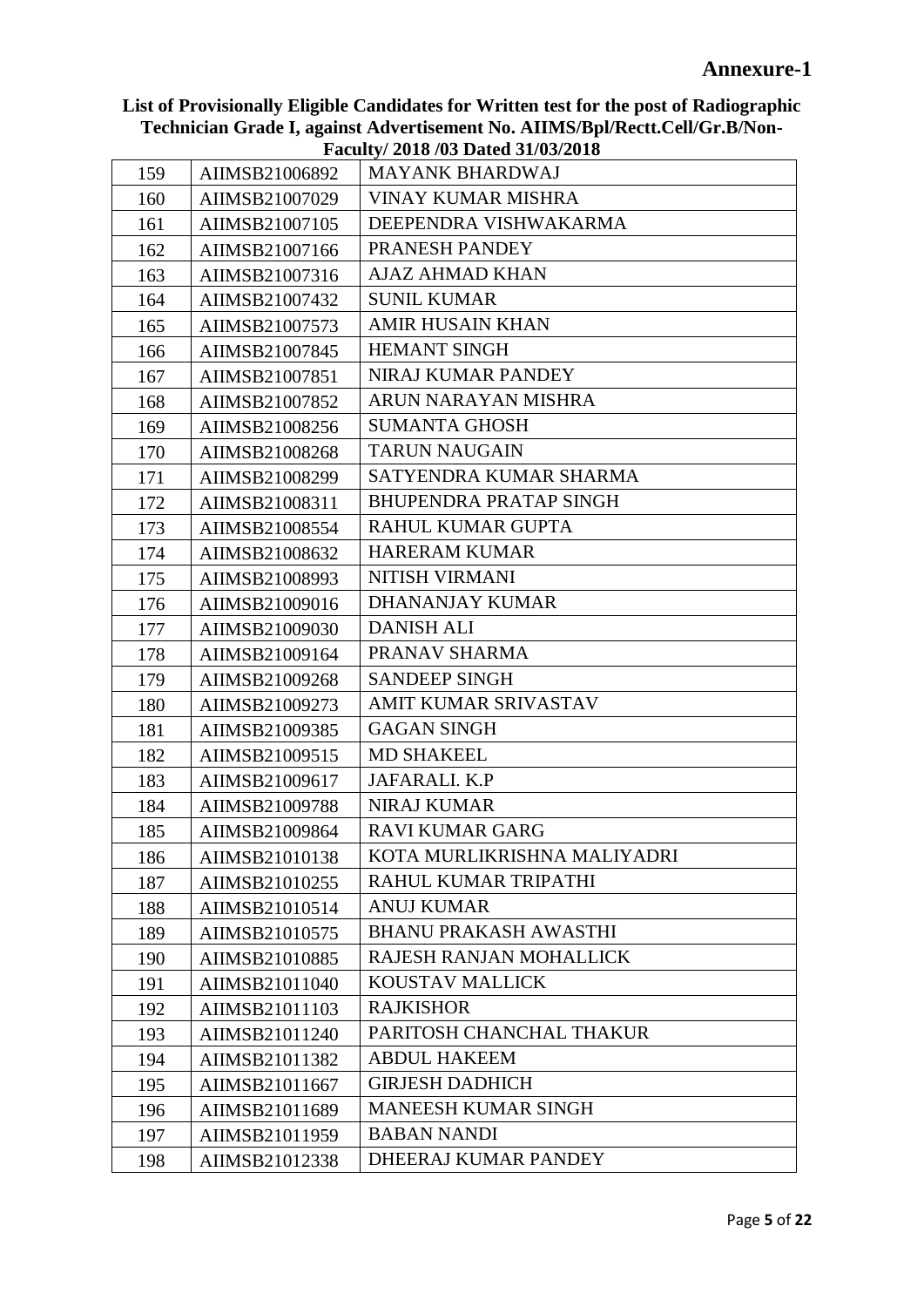|     |                | $1.4944$ , $1.4010$ , $1.001$ , $1.001$ , $1.001$ |
|-----|----------------|---------------------------------------------------|
| 199 | AIIMSB21012559 | <b>NAVREET</b>                                    |
| 200 | AIIMSB21012572 | <b>RAHUL</b>                                      |
| 201 | AIIMSB21012711 | <b>ANKAN PALADHI</b>                              |
| 202 | AIIMSB21012910 | PRADEEP UNIYAL                                    |
| 203 | AIIMSB21012944 | PANKAJ KHARE                                      |
| 204 | AIIMSB21012955 | <b>MANOJ KUMAR PANDEY</b>                         |
| 205 | AIIMSB21013009 | <b>DEEP SINGH</b>                                 |
| 206 | AIIMSB21013176 | MOHIT KUMAR SHRIVASTAV                            |
| 207 | AIIMSB21013391 | <b>SUNIL SINGH</b>                                |
| 208 | AIIMSB21013413 | <b>SUNIL KUMAR GALGAT</b>                         |
| 209 | AIIMSB21013597 | <b>ASUTOSH KOLEY</b>                              |
| 210 | AIIMSB21013694 | <b>SURAJ DUBEY</b>                                |
| 211 | AIIMSB21014135 | <b>SUJIT MAITY</b>                                |
| 212 | AIIMSB21014318 | <b>ABIN PAUL</b>                                  |
| 213 | AIIMSB21014359 | NIKHIL SHRIVASTVA                                 |
| 214 | AIIMSB21014891 | <b>PARSHANT</b>                                   |
| 215 | AIIMSB21014917 | <b>ABHAY PANDEY</b>                               |
| 216 | AIIMSB21014981 | <b>MD JAMIL HOSSEN</b>                            |
| 217 | AIIMSB21015106 | ASHEESH KUMAR PANDAY                              |
| 218 | AIIMSB21015180 | <b>ANKIT KUMAR</b>                                |
| 219 | AIIMSB21015397 | <b>AMIT</b>                                       |
| 220 | AIIMSB21015456 | NAVNEET SHARMA                                    |
| 221 | AIIMSB21015567 | <b>MANISH KUMAR</b>                               |
| 222 | AIIMSB21015810 | <b>MANESH M MENON</b>                             |
| 223 | AIIMSB21015823 | <b>VIPIN SHUKLA</b>                               |
| 224 | AIIMSB21015871 | YATENDER SINGH                                    |
| 225 | AIIMSB21016161 | POHEKAR VIJAY MADHUKARRAO                         |
| 226 | AIIMSB21016175 | <b>JULIAN NITHIYARAJ</b>                          |
| 227 | AIIMSB21016262 | <b>KISHAN SHARMA</b>                              |
| 228 | AIIMSB21016604 | <b>SODA RAKESH SHRIPAL</b>                        |
| 229 | AIIMSB21016654 | <b>JOGI PRASAD DUBEY</b>                          |
| 230 | AIIMSB21016983 | DEEPAK MAURYA                                     |
| 231 | AIIMSB21017020 | <b>ANOOP KUMAR SINGH</b>                          |
| 232 | AIIMSB21017318 | <b>DEEPAK PANDEY</b>                              |
| 233 | AIIMSB21017607 | <b>SACHIN SINGH</b>                               |
| 234 | AIIMSB21017646 | <b>AMIT</b>                                       |
| 235 | AIIMSB21017653 | <b>SAMIM MISTRY</b>                               |
| 236 | AIIMSB21017926 | PANKAJ KUMAR MISHRA                               |
| 237 | AIIMSB21018017 | <b>ABDUL FAREED</b>                               |
| 238 | AIIMSB21018045 | DEEPANSHU GUPTA                                   |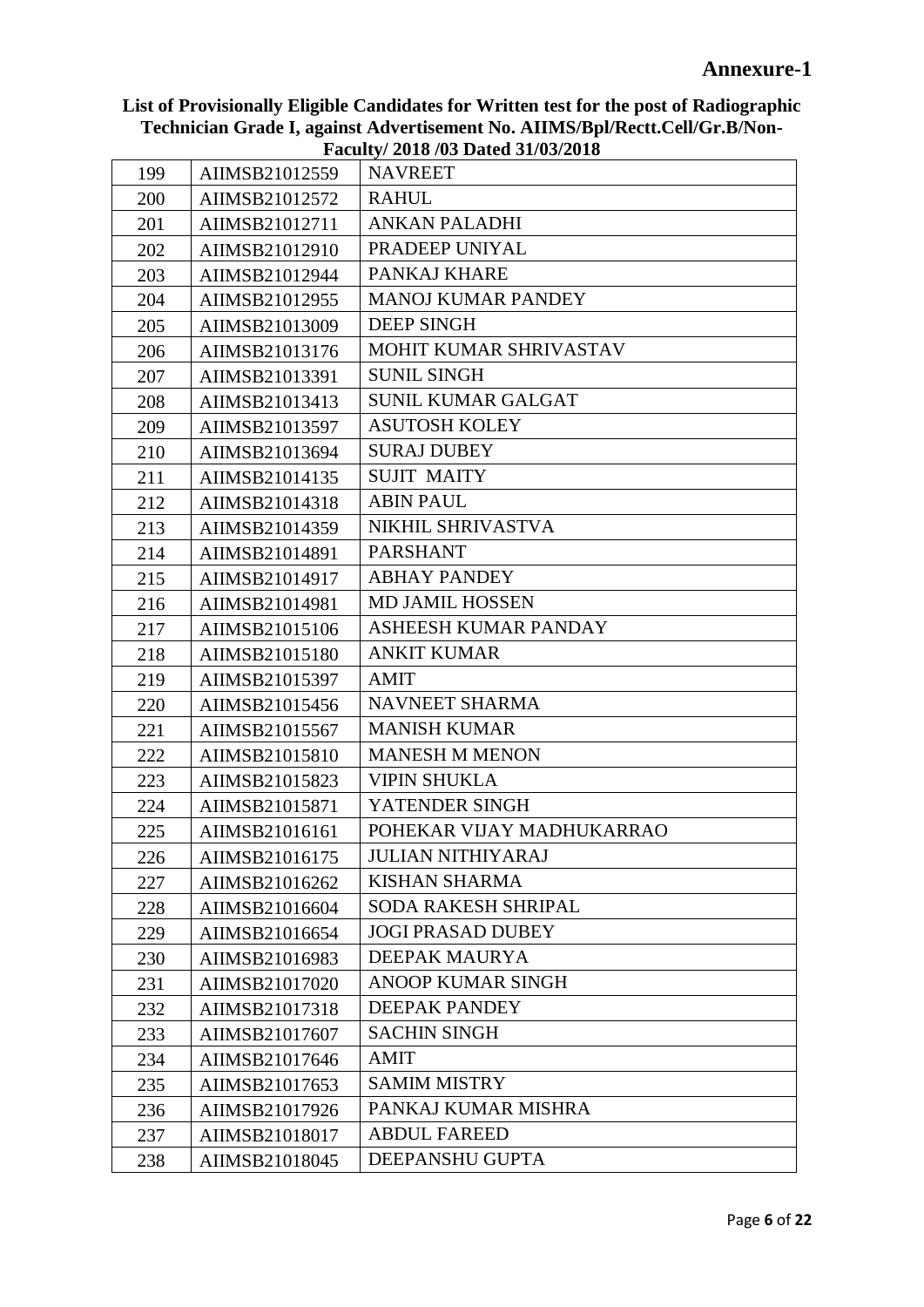| 239 | AIIMSB21018046 | <b>SAGAR OJHA</b>               |
|-----|----------------|---------------------------------|
| 240 | AIIMSB21018118 | <b>SAMEER KUMAR SHUKLA</b>      |
| 241 | AIIMSB21018144 | RAGHAV DEV SHARMA               |
| 242 | AIIMSB21018281 | <b>FAISAL KHAN</b>              |
| 243 | AIIMSB21018340 | <b>NASIM ANSARI</b>             |
| 244 | AIIMSB21018468 | <b>TULSI KUMAR RAY</b>          |
| 245 | AIIMSB21018769 | <b>SHIVDEEP MISHRA</b>          |
| 246 | AIIMSB21019051 | UDHAYA KUMAR                    |
| 247 | AIIMSB21019117 | <b>MANOJ PAL</b>                |
| 248 | AIIMSB21019274 | <b>NEERAJ KUMAR</b>             |
| 249 | AIIMSB21019318 | <b>SHEKH INAMUL HAI</b>         |
| 250 | AIIMSB21019389 | <b>MANORANJAN KUMAR</b>         |
| 251 | AIIMSB21019648 | PAWAN SINGH KIROLA              |
| 252 | AIIMSB21019672 | ABHISHEK KUMAR SINGH            |
| 253 | AIIMSB21019687 | <b>YASHVEER</b>                 |
| 254 | AIIMSB21019751 | <b>ANAND PANWAR</b>             |
| 255 | AIIMSB21019795 | <b>AMIT PANWAR</b>              |
| 256 | AIIMSB21019856 | <b>VAIBHAV DIXIT</b>            |
| 257 | AIIMSB21019932 | <b>JYOTI PRAKASH</b>            |
| 258 | AIIMSB21020002 | <b>MANISH KUMAR MISHRA</b>      |
| 259 | AIIMSB21020008 | <b>ANSUMALI ASHISH</b>          |
| 260 | AIIMSB21020096 | AMRENDRA KUMAR TIWARI           |
| 261 | AIIMSB21020148 | <b>GOPAL KUMAR</b>              |
| 262 | AIIMSB21020149 | <b>SYED HAMMAD RAZA</b>         |
| 263 | AIIMSB21020201 | <b>MOHD SALMAN</b>              |
| 264 | AIIMSB21020474 | <b>WASIM ARIF</b>               |
| 265 | AIIMSB21020550 | <b>VIPIN DIXIT</b>              |
| 266 | AIIMSB21020666 | <b>JYOTI KUMAR</b>              |
| 267 | AIIMSB21020901 | <b>M SADANAND SWAMI</b>         |
| 268 | AIIMSB21020909 | <b>ATISH RAWAT</b>              |
| 269 | AIIMSB21020915 | <b>SANJAY DAMOR</b>             |
| 270 | AIIMSB21020950 | <b>MANOJ KUMAR SHARMA</b>       |
| 271 | AIIMSB21021006 | <b>MANISH PRATAP SINGH</b>      |
| 272 | AIIMSB21021092 | <b>RAGHUNATH SINGH</b>          |
| 273 | AIIMSB21021177 | <b>ADITYA SINGH</b>             |
| 274 | AIIMSB21021285 | <b>SABAHAT ALI KHAN</b>         |
| 275 | AIIMSB21021342 | <b>MANOJ KUMAR GUPTA</b>        |
| 276 | AIIMSB21021451 | <b>CHANCHAL SHARMA</b>          |
| 277 | AIIMSB21021550 | <b>SHIV SHANKAR DUTT MISHRA</b> |
| 278 | AIIMSB21021657 | <b>KRISHNENDU SARKAR</b>        |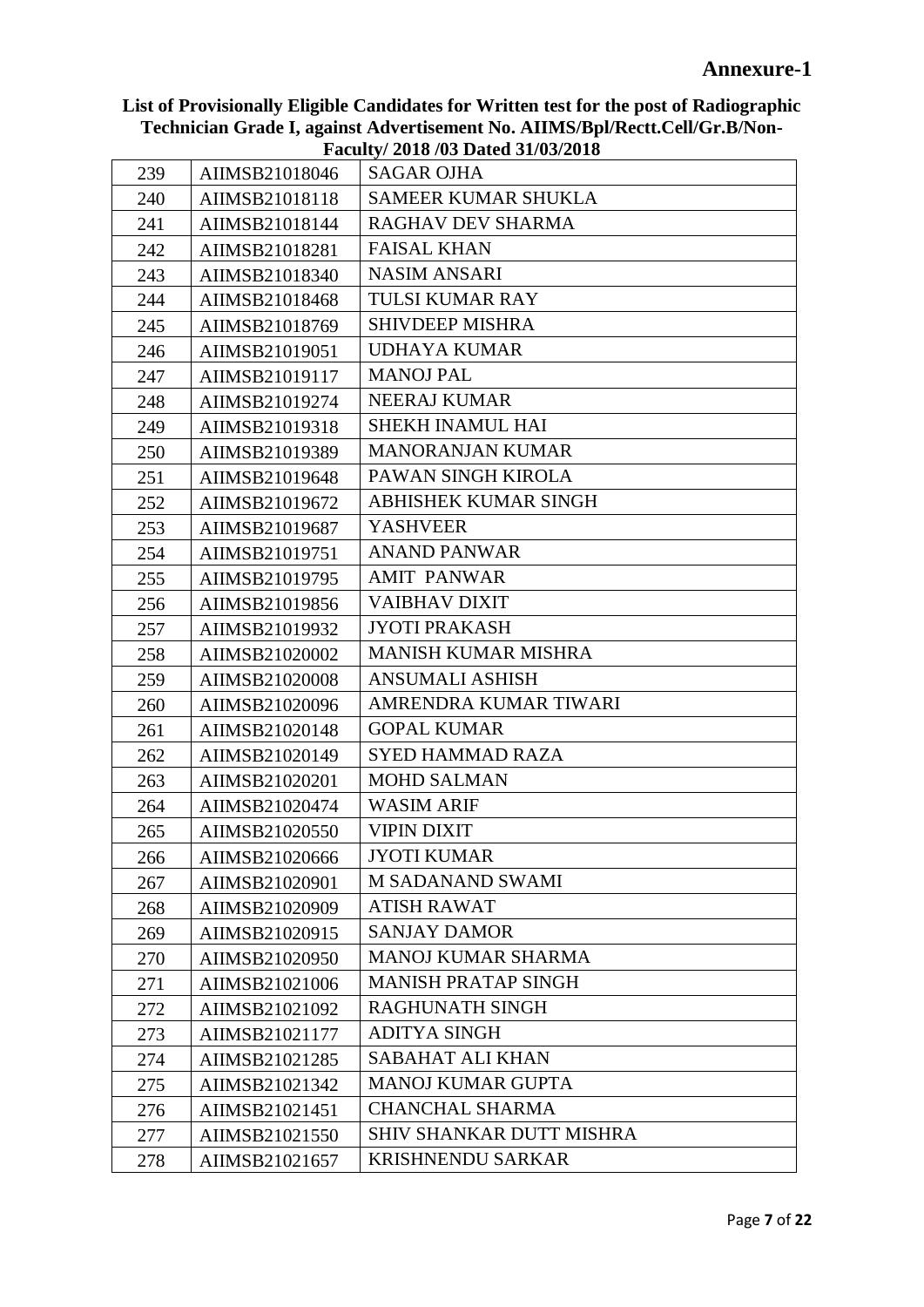|     |                | $\frac{1}{4}$ acuity 2010 (03 Dated 31/03/2010) |
|-----|----------------|-------------------------------------------------|
| 279 | AIIMSB21021731 | DEVI SINGH KITAWAT                              |
| 280 | AIIMSB21021787 | <b>ABIR BANERJEE</b>                            |
| 281 | AIIMSB21021912 | SATYABRATA ROY                                  |
| 282 | AIIMSB21022052 | PAWAN JOSHI                                     |
| 283 | AIIMSB21022132 | <b>SUBHABRATA BISWAS</b>                        |
| 284 | AIIMSB21022180 | <b>SUBHASH SINGHAL</b>                          |
| 285 | AIIMSB21022202 | <b>VIKASH PANWAR</b>                            |
| 286 | AIIMSB21022212 | <b>VISHUNOO PRAKASH</b>                         |
| 287 | AIIMSB21022240 | <b>MANISH KUMAR</b>                             |
| 288 | AIIMSB21022371 | ANKIT KUMAR GUPTA                               |
| 289 | AIIMSB21022630 | DEEPAK KUMAR MISHRA                             |
| 290 | AIIMSB21022647 | <b>VIKRANT KUMAR</b>                            |
| 291 | AIIMSB21022957 | PRAHALAD SHARMA                                 |
| 292 | AIIMSB21022986 | <b>ROHIT MISHRA</b>                             |
| 293 | AIIMSB21023041 | ATUL KUMAR SHARMA                               |
| 294 | AIIMSB21023110 | <b>MANU JOHN MATHEW</b>                         |
| 295 | AIIMSB21023119 | PARUL SHARMA                                    |
| 296 | AIIMSB21023134 | <b>BALWANT SINGH DEORA</b>                      |
| 297 | AIIMSB21023324 | <b>AMIT KUMAR</b>                               |
| 298 | AIIMSB21023362 | <b>MONU</b>                                     |
| 299 | AIIMSB21023487 | <b>ANIRBAN BANERJEE</b>                         |
| 300 | AIIMSB21023502 | ARVIND KUMAR KESARWANI                          |
| 301 | AIIMSB21023556 | <b>SHUBHAM KUMAR SINGH</b>                      |
| 302 | AIIMSB21023756 | NISHANT PANDEY                                  |
| 303 | AIIMSB21023774 | <b>G. LAKSHMI NARAYAN DORA</b>                  |
| 304 | AIIMSB21023843 | ASHISH KUMAR UPADHYAY                           |
| 305 | AIIMSB21024011 | <b>VARUN KUMAR SINGH</b>                        |
| 306 | AIIMSB21024059 | <b>APURBA ROY</b>                               |
| 307 | AIIMSB21024061 | <b>ANU PRASAD S G</b>                           |
| 308 | AIIMSB21024077 | PAWAN KUMAR                                     |
| 309 | AIIMSB21024126 | <b>RANJEET PANDEY</b>                           |
| 310 | AIIMSB21024158 | <b>SURAJIT DAS</b>                              |
| 311 | AIIMSB21024297 | <b>KOUSHIK SARKAR</b>                           |
| 312 | AIIMSB21024373 | <b>MOHAMMAD NAFEES</b>                          |
| 313 | AIIMSB21024651 | RAVINDRA NATH SINGH                             |
| 314 | AIIMSB21024687 | <b>ARUP MAITY</b>                               |
| 315 | AIIMSB21024704 | NITIN GOUTAM                                    |
| 316 | AIIMSB21024711 | <b>ANKIT RAWAT</b>                              |
| 317 | AIIMSB21024798 | <b>HARISH SHARMA</b>                            |
| 318 | AIIMSB21025075 | <b>MANISH KUMAR SHUKLA</b>                      |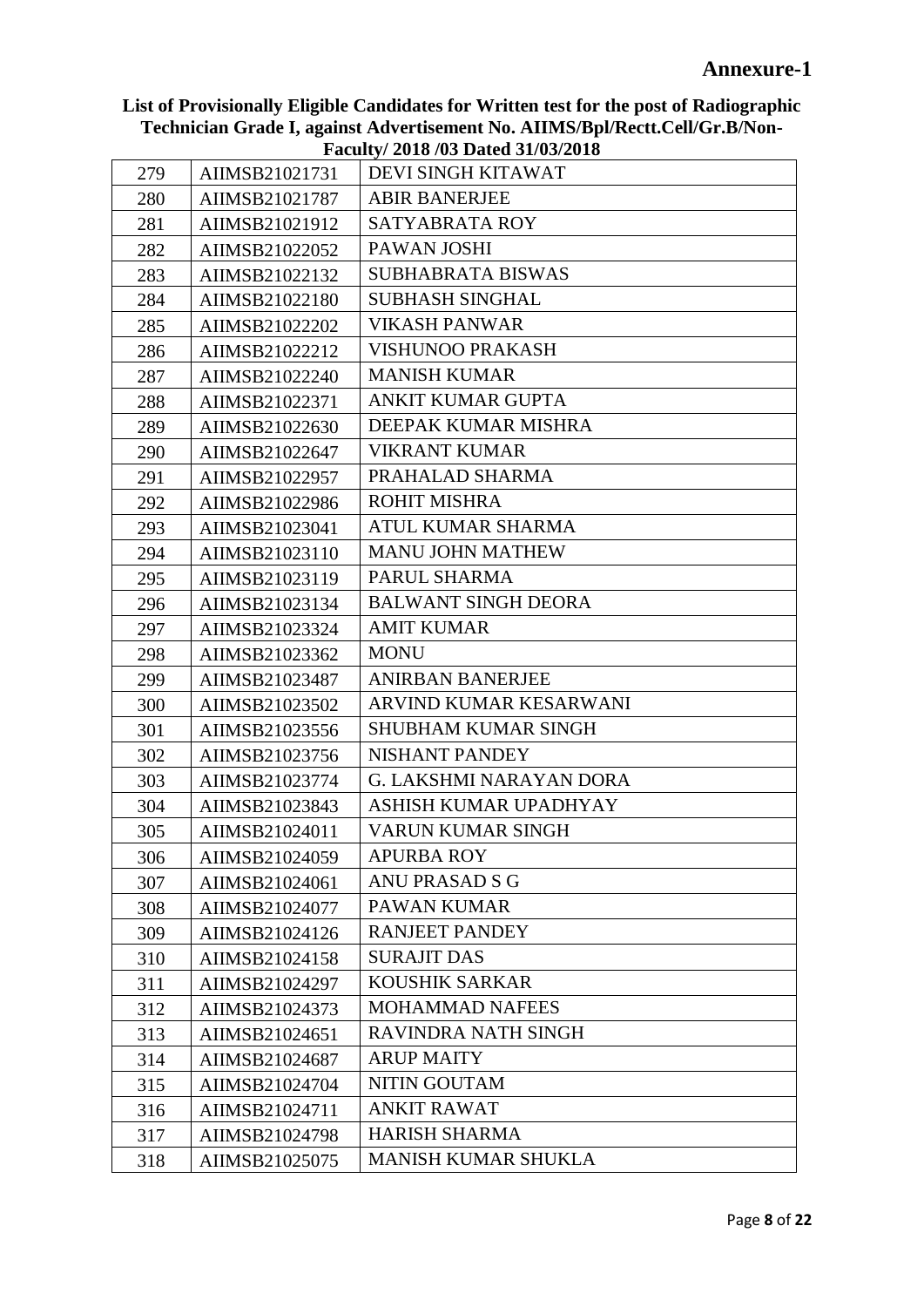|     |                | $\Gamma$ acuity/ 2010/03 Dated 31/03/2010 |
|-----|----------------|-------------------------------------------|
| 319 | AIIMSB21025081 | AANJANEY KANT MISHRA                      |
| 320 | AIIMSB21025418 | <b>VIKAS KUMAR SINGH</b>                  |
| 321 | AIIMSB21025591 | <b>VIPIN KUMAR PANDEY</b>                 |
| 322 | AIIMSB21025612 | <b>PRITAM</b>                             |
| 323 | AIIMSB21025675 | <b>TARUN SHARMA</b>                       |
| 324 | AIIMSB21025690 | <b>MOTI LAL SINGOUR</b>                   |
| 325 | AIIMSB21026055 | <b>AMIT KUMAR</b>                         |
| 326 | AIIMSB21026183 | YADAV ARVIND KUMAR JILAJEET               |
| 327 | AIIMSB21026185 | <b>S.SOLOMON RICHARD</b>                  |
| 328 | AIIMSB21026413 | <b>RAVI PANDE</b>                         |
| 329 | AIIMSB21026539 | <b>AWADH KISHORE SHARMA</b>               |
| 330 | AIIMSB21026902 | <b>SABUJ CHANDRA BAIDYA</b>               |
| 331 | AIIMSB21027893 | <b>VIJAY KUMAR MISHRA</b>                 |
| 332 | AIIMSB21028079 | <b>HIMANSHU SHEKHAR</b>                   |
| 333 | AIIMSB21028285 | <b>SHRADDHESH KUMAR SAHU</b>              |
| 334 | AIIMSB21028307 | <b>MOHD AMIR SIDDIQUI</b>                 |
| 335 | AIIMSB21001153 | REJITHA. S R                              |
| 336 | AIIMSB21002049 | <b>NAMRATA</b>                            |
| 337 | AIIMSB21002162 | NILOBAR JAHAN                             |
| 338 | AIIMSB21002490 | PRINCY NV                                 |
| 339 | AIIMSB21003365 | <b>KAVITA RATHORE</b>                     |
| 340 | AIIMSB21004326 | PRATHEESHA P PUSHPAKARAN                  |
| 341 | AIIMSB21004681 | <b>PALLAVI</b>                            |
| 342 | AIIMSB21004763 | <b>PALLAVI</b>                            |
| 343 | AIIMSB21005134 | <b>JAI PRAKASH</b>                        |
| 344 | AIIMSB21005583 | <b>KM SHIMALA</b>                         |
| 345 | AIIMSB21005722 | NICKY KUMARI                              |
| 346 | AIIMSB21006599 | PRABHA SHAKYA                             |
| 347 | AIIMSB21006811 | <b>MAMTA VERMA</b>                        |
| 348 | AIIMSB21006857 | <b>SHIVANI YADAV</b>                      |
| 349 | AIIMSB21007369 | <b>ANUPAMA YADAV</b>                      |
| 350 | AIIMSB21007647 | <b>SADAF NAAZ</b>                         |
| 351 | AIIMSB21007815 | <b>VECHALAPU ASWINI MADHURI</b>           |
| 352 | AIIMSB21007926 | NEELAM KUMARI                             |
| 353 | AIIMSB21008368 | <b>KARTIKEY</b>                           |
| 354 | AIIMSB21009349 | <b>SHABNAM BHATTI</b>                     |
| 355 | AIIMSB21009553 | POONAM SONI                               |
| 356 | AIIMSB21010322 | POONAM SONI                               |
| 357 | AIIMSB21010385 | <b>ABHILASHA VERMA</b>                    |
| 358 | AIIMSB21010593 | <b>JYOTI CHAUHAN</b>                      |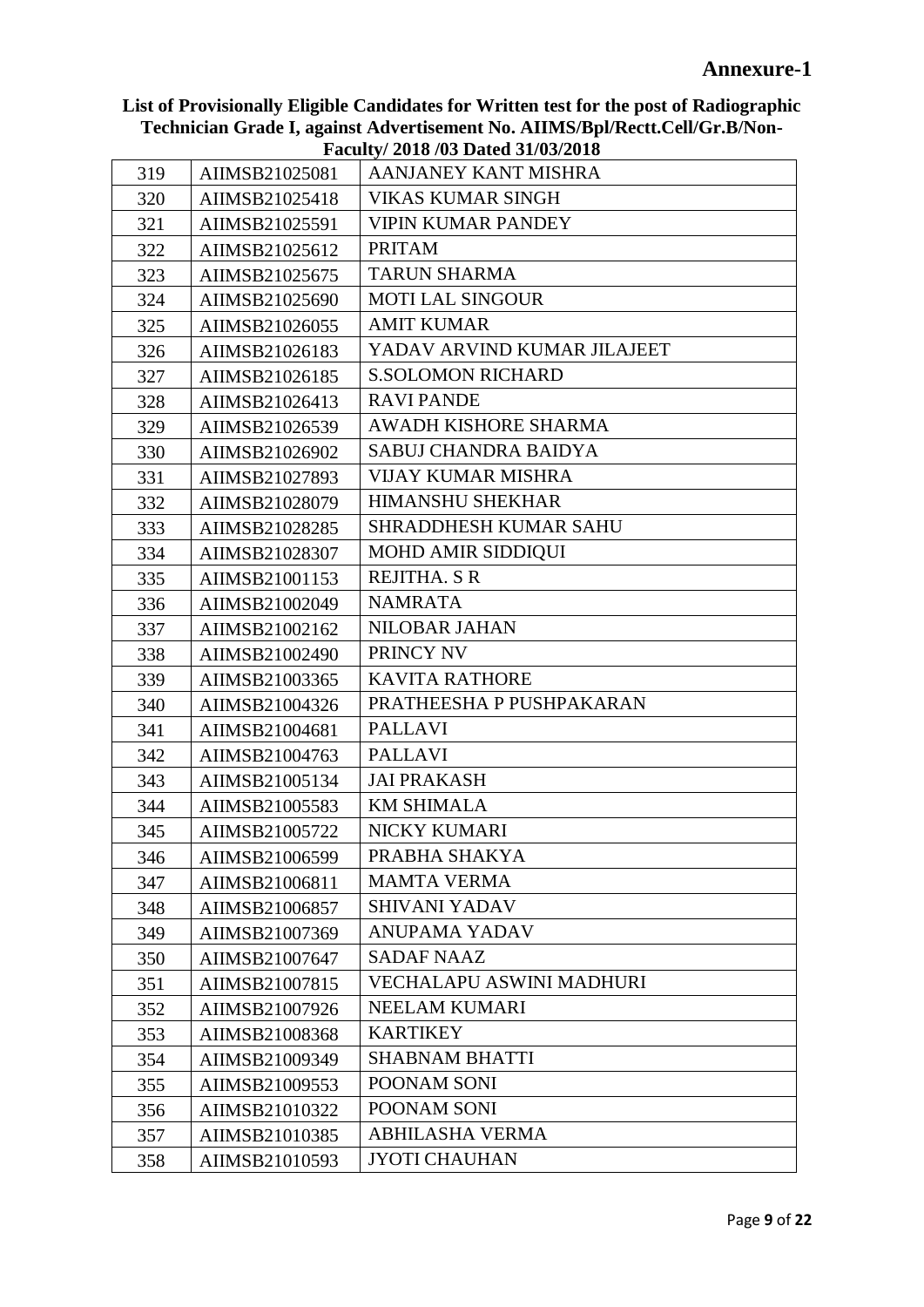|            | AIIMSB21011039 | $1.4444$ , $1.4010$ , $0.001$ $1.001$ , $0.01$<br><b>RUBY</b> |
|------------|----------------|---------------------------------------------------------------|
| 359<br>360 | AIIMSB21012639 | NIRUPAMA SAHOO                                                |
| 361        | AIIMSB21013226 | <b>BHAVANA GUPTA</b>                                          |
| 362        | AIIMSB21013378 | <b>ANURADHA</b>                                               |
| 363        | AIIMSB21013400 | <b>MUSTARI BANO</b>                                           |
| 364        | AIIMSB21013506 | NEHA KEWAT                                                    |
| 365        | AIIMSB21013533 | DEEPIKA VERMA                                                 |
| 366        | AIIMSB21013564 | <b>MANISHA NAMDEO</b>                                         |
| 367        | AIIMSB21013570 | <b>TANYA NAMDEO</b>                                           |
| 368        | AIIMSB21013826 | POONAM ANAND                                                  |
| 369        | AIIMSB21014170 | <b>CHANDRA KALA CHHETRI</b>                                   |
| 370        | AIIMSB21014207 | <b>SONAM</b>                                                  |
| 371        | AIIMSB21014743 | <b>SARIKA KUMARI</b>                                          |
| 372        | AIIMSB21014881 | POONAM LODHI                                                  |
| 373        | AIIMSB21015402 | <b>NEHA KUMARI</b>                                            |
| 374        | AIIMSB21015777 | <b>CHANDRA KALA CHHETRI</b>                                   |
| 375        | AIIMSB21015940 | <b>GARIMA RUHELLA</b>                                         |
| 376        | AIIMSB21016653 | <b>ANTARA BHOWMIK</b>                                         |
| 377        | AIIMSB21016711 | <b>CHITRA RAJPUT</b>                                          |
| 378        | AIIMSB21017081 | SONALI CHANDROL                                               |
| 379        | AIIMSB21017270 | <b>ARCHNA MOURYA</b>                                          |
| 380        | AIIMSB21017380 | <b>RAZIYA</b>                                                 |
| 381        | AIIMSB21017598 | <b>KM.VINITI</b>                                              |
| 382        | AIIMSB21017604 | <b>GOMATHIP</b>                                               |
| 383        | AIIMSB21018352 | <b>SAKSHI VERMA</b>                                           |
| 384        | AIIMSB21018591 | <b>KM. SHRUTI VERMA</b>                                       |
| 385        | AIIMSB21018809 | <b>DEEP CHAND</b>                                             |
| 386        | AIIMSB21019073 | ROSHNI VISHWAKARMA                                            |
| 387        | AIIMSB21019216 | PUSHPANJALI KUMARI                                            |
| 388        | AIIMSB21019311 | <b>JYOTSNA METANGLE</b>                                       |
| 389        | AIIMSB21019316 | <b>JYOTI VERMA</b>                                            |
| 390        | AIIMSB21019744 | <b>DINESH KUMAR</b>                                           |
| 391        | AIIMSB21019999 | <b>POONAM</b>                                                 |
| 392        | AIIMSB21020089 | <b>MITHUVA MOHAN</b>                                          |
| 393        | AIIMSB21020110 | SONIKA KUMARI                                                 |
| 394        | AIIMSB21020362 | NIDHI KUMARI                                                  |
| 395        | AIIMSB21020517 | <b>BHAWNA</b>                                                 |
| 396        | AIIMSB21020829 | <b>RINKI</b>                                                  |
| 397        | AIIMSB21021015 | <b>RESHMI SINHA</b>                                           |
| 398        | AIIMSB21021505 | <b>RENU JANGIR</b>                                            |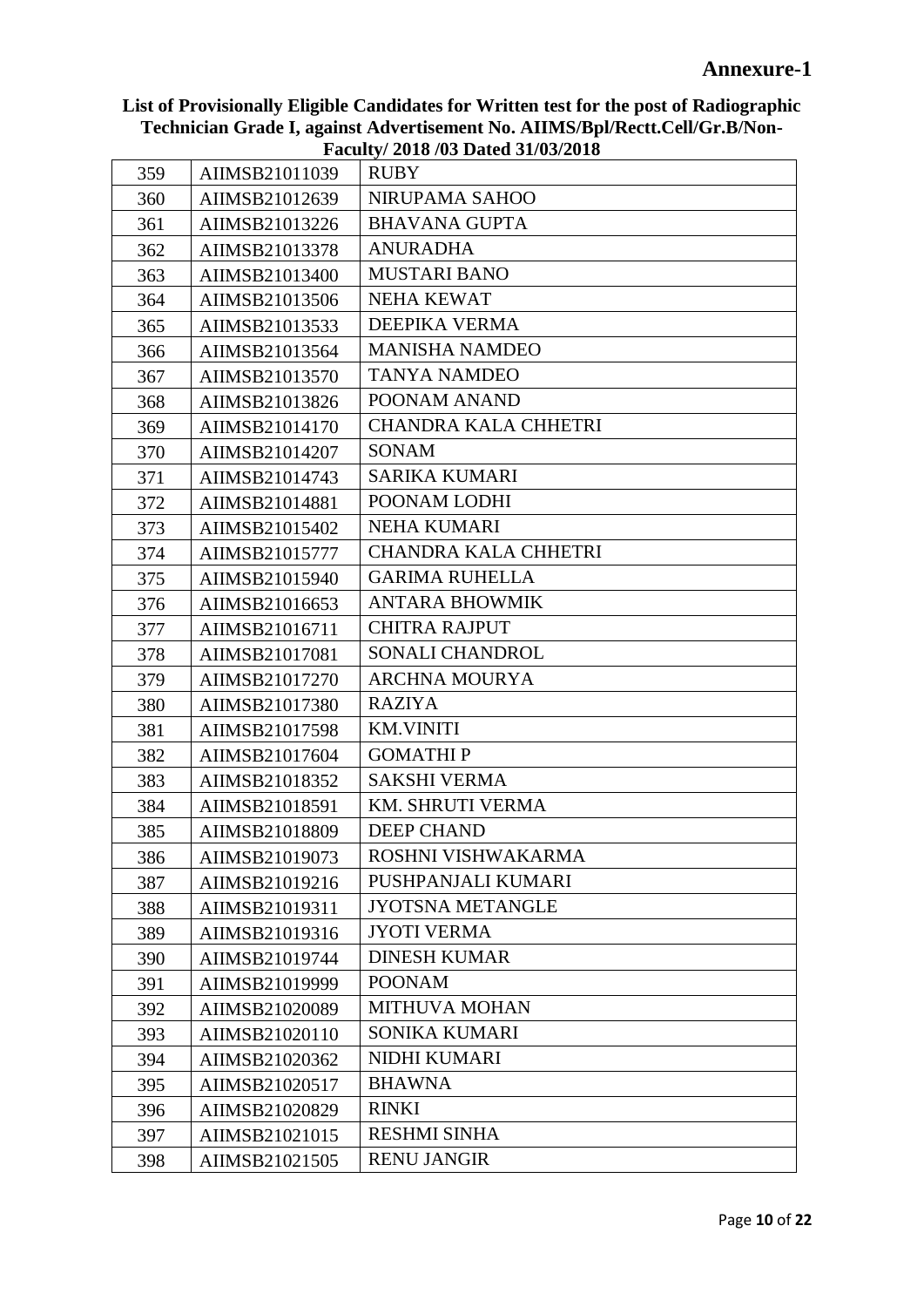|     |                | $\bf{r}$ aculty 2010 (03 Dated 31/03/2010) |
|-----|----------------|--------------------------------------------|
| 399 | AIIMSB21022098 | DAMINI KASHYAP                             |
| 400 | AIIMSB21022227 | <b>SWATI KUMARI</b>                        |
| 401 | AIIMSB21022961 | <b>KRISHNA YADAV</b>                       |
| 402 | AIIMSB21023423 | <b>REETA RAJPUT</b>                        |
| 403 | AIIMSB21023918 | RADHA KM DAS GUPTA                         |
| 404 | AIIMSB21023973 | <b>FARHEEN ANSARI</b>                      |
| 405 | AIIMSB21024030 | <b>SONAL SAURABH</b>                       |
| 406 | AIIMSB21024245 | RADHA KM DAS KUPTA                         |
| 407 | AIIMSB21024377 | RADHA KM DAS GUPTA                         |
| 408 | AIIMSB21025245 | <b>SHIKHA SAHU</b>                         |
| 409 | AIIMSB21025349 | <b>SHABANA PARVEEN KHAN</b>                |
| 410 | AIIMSB21025437 | SRILATHA VASAMSETTI                        |
| 411 | AIIMSB21026501 | <b>ANKITA SAH</b>                          |
| 412 | AIIMSB21026584 | <b>ANJU SAHU</b>                           |
| 413 | AIIMSB21027087 | SAMEENA PARVEEN MOHAMMAD HAROON            |
| 414 | AIIMSB21027388 | NISHA YADAV                                |
| 415 | AIIMSB21027600 | NUSRAT BEGUM                               |
| 416 | AIIMSB21028346 | <b>DIKSHA</b>                              |
| 417 | AIIMSB21000414 | <b>VINAY YADAV</b>                         |
| 418 | AIIMSB21000533 | <b>BHUJEET KUMAR</b>                       |
| 419 | AIIMSB21000539 | <b>AJAY KUMAR</b>                          |
| 420 | AIIMSB21000542 | <b>NEPAL SINGH</b>                         |
| 421 | AIIMSB21000592 | <b>MANISH KUMAR</b>                        |
| 422 | AIIMSB21000746 | DHARMENDRA KUMAR SONI                      |
| 423 | AIIMSB21000779 | <b>SUNDER LAL</b>                          |
| 424 | AIIMSB21000937 | <b>NAVEEN NIRWAN</b>                       |
| 425 | AIIMSB21001459 | <b>GANESAN</b>                             |
| 426 | AIIMSB21001512 | RAM SUSHIL PATEL                           |
| 427 | AIIMSB21001650 | <b>VINAY KUMAR</b>                         |
| 428 | AIIMSB21001820 | <b>SURESH KUMAR PRAJAPATI</b>              |
| 429 | AIIMSB21002442 | <b>AJEET KUMAR</b>                         |
| 430 | AIIMSB21002492 | VED PRAKASH AKELA                          |
| 431 | AIIMSB21002511 | <b>NISHANT KUMAR</b>                       |
| 432 | AIIMSB21002560 | <b>AJEET KUMAR</b>                         |
| 433 | AIIMSB21002884 | <b>SAKALDEEP KUMAR</b>                     |
| 434 | AIIMSB21003309 | <b>VYAS DEV</b>                            |
| 435 | AIIMSB21003462 | PAVAN PANCHAL                              |
| 436 | AIIMSB21003744 | <b>MD FARAZ SIDDIQUI</b>                   |
| 437 | AIIMSB21003785 | <b>RAHUL V</b>                             |
| 438 | AIIMSB21003852 | <b>SHIVAM SINGH</b>                        |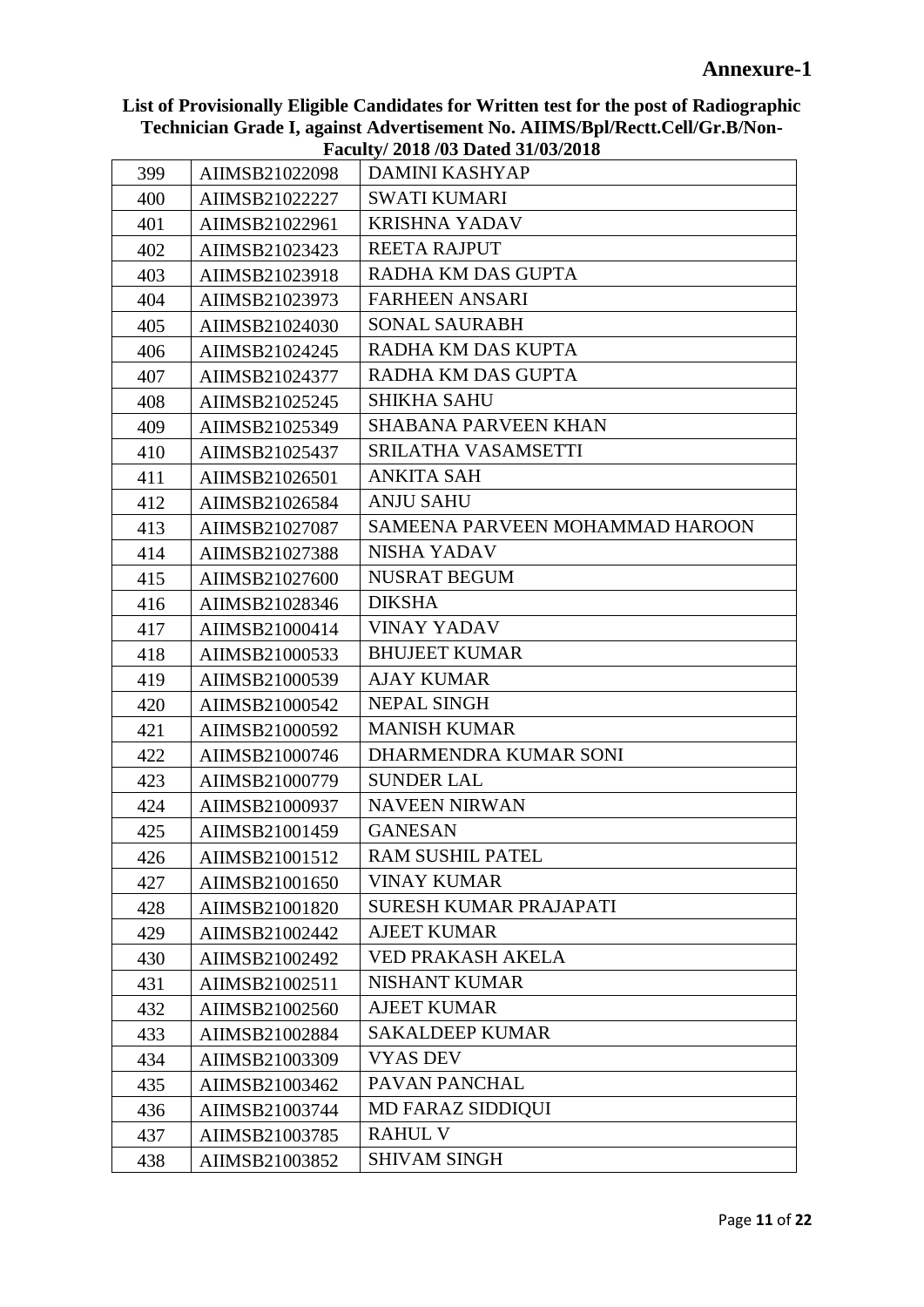| 439 | AIIMSB21004128 | <b>MUKESH KUMAR</b>        |
|-----|----------------|----------------------------|
| 440 | AIIMSB21004196 | <b>VINEESH P V</b>         |
| 441 | AIIMSB21004949 | <b>DIMAKCHAND GIRHARE</b>  |
| 442 | AIIMSB21005029 | <b>SONU</b>                |
| 443 | AIIMSB21005130 | <b>ANIL KUMAR</b>          |
| 444 | AIIMSB21005179 | RAGHVENDRA NATH ANAND      |
| 445 | AIIMSB21005252 | MRITYUNJAY KUMAR MANDAL    |
| 446 | AIIMSB21005285 | <b>JITENDRA</b>            |
| 447 | AIIMSB21005331 | DEEPAK KUMAR PAL           |
| 448 | AIIMSB21005336 | <b>ROHIT KUMAR</b>         |
| 449 | AIIMSB21005519 | <b>SHEAKH IRFAN</b>        |
| 450 | AIIMSB21005795 | <b>ABHISHEK GANGWAR</b>    |
| 451 | AIIMSB21006005 | <b>ANIMESH KUMAR</b>       |
| 452 | AIIMSB21006175 | <b>SANJEEV KUMAR</b>       |
| 453 | AIIMSB21006880 | <b>VIMAL KUMAR</b>         |
| 454 | AIIMSB21006940 | <b>KUMAR</b>               |
| 455 | AIIMSB21006958 | <b>SUGHAVANESH .S.U</b>    |
| 456 | AIIMSB21007058 | PASHUPATI GUPTA            |
| 457 | AIIMSB21007112 | <b>BRAJMOHAN MEWADA</b>    |
| 458 | AIIMSB21007138 | <b>SACHIN MITROLIA</b>     |
| 459 | AIIMSB21007360 | <b>INDRAJEET YADAV</b>     |
| 460 | AIIMSB21007462 | PREM RANJAN SAH            |
| 461 | AIIMSB21007526 | <b>SANTOSH KUMAR PAL</b>   |
| 462 | AIIMSB21007744 | MEHFOOZ ALAM               |
| 463 | AIIMSB21007792 | <b>KAMAL KUMAR</b>         |
| 464 | AIIMSB21007797 | <b>ADITYA KUMAR YADAV</b>  |
| 465 | AIIMSB21007810 | RAJESH KUMAR YADAV         |
| 466 | AIIMSB21007832 | <b>SAJID SIDDIKI</b>       |
| 467 | AIIMSB21008023 | <b>KRISHAN KUMAR</b>       |
| 468 | AIIMSB21008682 | <b>ANMOL KAMBOJ</b>        |
| 469 | AIIMSB21008712 | SANTOSH KUMAR MAURYA       |
| 470 | AIIMSB21008725 | <b>MOHAMMAD FIROJ KHAN</b> |
| 471 | AIIMSB21008795 | <b>SANJEEV KUMAR</b>       |
| 472 | AIIMSB21008854 | <b>CYRIL FRANCIES M</b>    |
| 473 | AIIMSB21009020 | <b>ANUJ SINGH</b>          |
| 474 | AIIMSB21009076 | <b>JEEN DAS</b>            |
| 475 | AIIMSB21009117 | DEEPAK KUMAR VISHWAKARMA   |
| 476 | AIIMSB21009260 | UJJWAL NARAYAN SINGH       |
| 477 | AIIMSB21009347 | <b>ARUN KUMAR SAHU</b>     |
| 478 | AIIMSB21009398 | MR ANKUSH MAHULE           |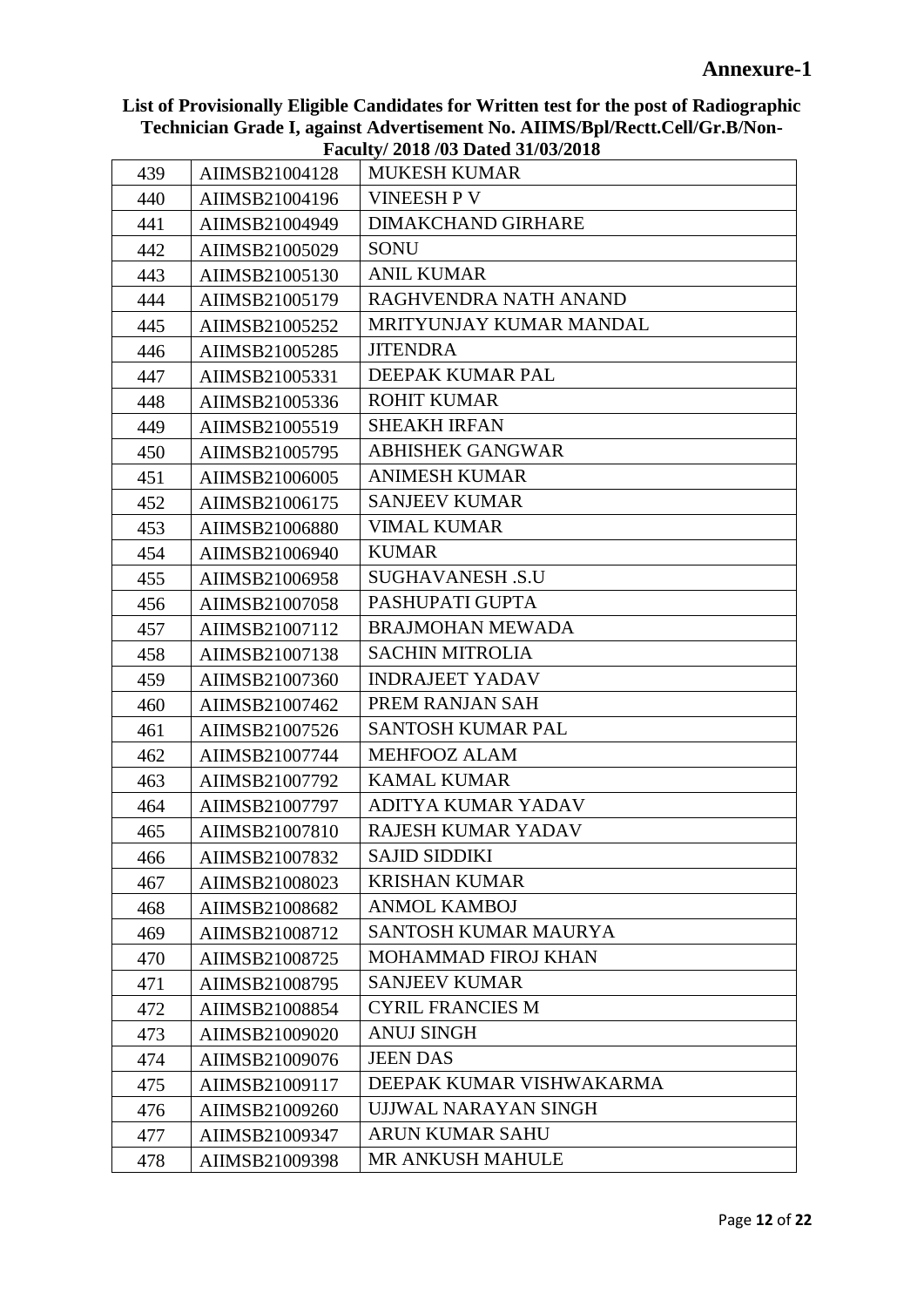| 479 | AIIMSB21009500 | <b>LIPANA BISWAL</b>          |
|-----|----------------|-------------------------------|
| 480 | AIIMSB21009680 | TEJ VEER SINGH                |
| 481 | AIIMSB21009739 | <b>RAHUL KUMAR</b>            |
| 482 | AIIMSB21009743 | <b>VINAY SHRIKISAN BUDDHE</b> |
| 483 | AIIMSB21009878 | <b>MOHD. SARFARAJ</b>         |
| 484 | AIIMSB21009882 | <b>SHUAIB AFTER ANSARI</b>    |
| 485 | AIIMSB21010075 | <b>ROSHAN VARMA</b>           |
| 486 | AIIMSB21010089 | SUDHEER KUMAR DAHARWAL        |
| 487 | AIIMSB21010474 | <b>AJIT KUMAR</b>             |
| 488 | AIIMSB21010908 | <b>RAJNISH RANJAN</b>         |
| 489 | AIIMSB21010941 | AKHIL SUDHAN V S              |
| 490 | AIIMSB21010971 | <b>SHANI PRAKASH PAL</b>      |
| 491 | AIIMSB21010972 | PRASHANT KUMAR                |
| 492 | AIIMSB21011018 | <b>BRAJESH KUMAR SAHU</b>     |
| 493 | AIIMSB21011027 | KRISHAN PAL SINGH THAKUR      |
| 494 | AIIMSB21011033 | <b>FARMAN AHMAD</b>           |
| 495 | AIIMSB21011065 | <b>RANJEET</b>                |
| 496 | AIIMSB21011255 | SHIVENDRA KUMAR DESHMUKH      |
| 497 | AIIMSB21011316 | <b>SANJU PAWAR</b>            |
| 498 | AIIMSB21011977 | <b>RAJU GUPTA</b>             |
| 499 | AIIMSB21012017 | SACHCHIDANAND PRAJAPATI       |
| 500 | AIIMSB21012022 | ANAND KUMAR MEHTA             |
| 501 | AIIMSB21012481 | PRAKASH KUMAR                 |
| 502 | AIIMSB21012632 | <b>MOH KADIR</b>              |
| 503 | AIIMSB21012863 | <b>JITENDER SHEORAN</b>       |
| 504 | AIIMSB21013240 | PANKAJ KUMAR                  |
| 505 | AIIMSB21013343 | <b>SUSHEEL KUMAR</b>          |
| 506 | AIIMSB21013388 | DEVIDAYAL YADAV               |
| 507 | AIIMSB21013910 | DASHRATH PRASAD CHOURASIYA    |
| 508 | AIIMSB21013917 | <b>SHYNUN</b>                 |
| 509 | AIIMSB21013975 | <b>JAY PRAKASH KUMAR</b>      |
| 510 | AIIMSB21014298 | <b>IRFAN ALI</b>              |
| 511 | AIIMSB21014364 | <b>SHAILESH KUMAR YADAV</b>   |
| 512 | AIIMSB21014397 | <b>SUNIL SINGH KUSHWAHA</b>   |
| 513 | AIIMSB21014545 | PROSENJIT GHOSH               |
| 514 | AIIMSB21014726 | <b>MANOJ GOUR</b>             |
| 515 | AIIMSB21014782 | <b>SHAILENDRA KUSHWAH</b>     |
| 516 | AIIMSB21014902 | <b>ANAND V</b>                |
| 517 | AIIMSB21015047 | PRABHANSHU VERMA              |
| 518 | AIIMSB21015088 | <b>RAJJU PAL</b>              |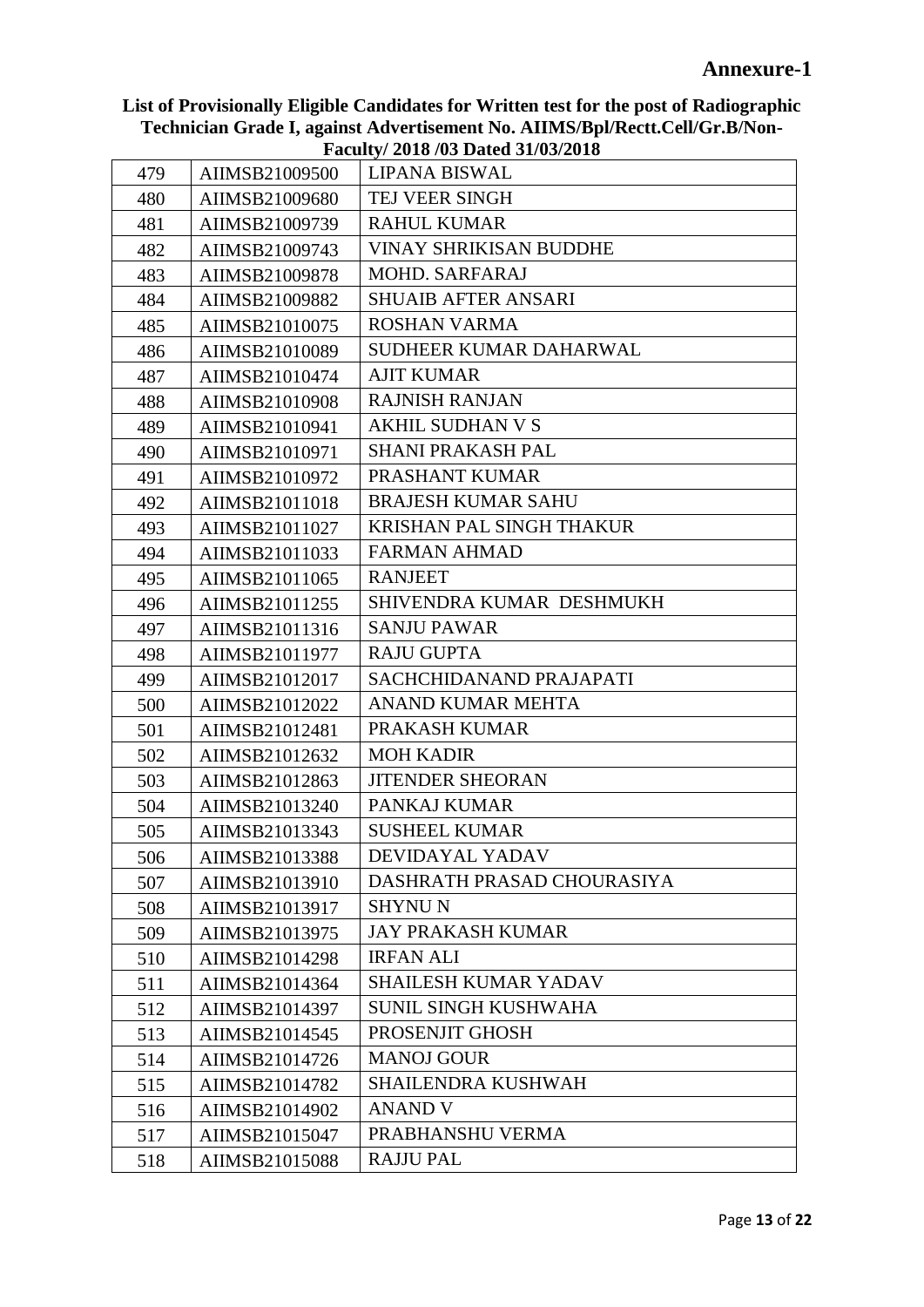|     |                | Paculty/2016/03 Dated 31/03/2016 |
|-----|----------------|----------------------------------|
| 519 | AIIMSB21015274 | <b>GOURAV KUMAR JANGID</b>       |
| 520 | AIIMSB21015436 | <b>RANJEET KUMAR</b>             |
| 521 | AIIMSB21015462 | <b>KAMAL SINGH BHOI</b>          |
| 522 | AIIMSB21015675 | <b>DARSHAN SINGH</b>             |
| 523 | AIIMSB21015679 | <b>SUDISH KUMAR</b>              |
| 524 | AIIMSB21015752 | <b>GOURAV SHIVHARE</b>           |
| 525 | AIIMSB21015766 | <b>BHAIYALAL DHANGAR</b>         |
| 526 | AIIMSB21015800 | <b>SUNIL KUMAR</b>               |
| 527 | AIIMSB21016054 | MOIRANGTHEM SANATOMBA SINGH      |
| 528 | AIIMSB21016257 | AMIT KUMAR HARDAHA               |
| 529 | AIIMSB21016461 | <b>ANKIT KUMAR</b>               |
| 530 | AIIMSB21016591 | <b>SONU KUMAR NAMDEV</b>         |
| 531 | AIIMSB21016642 | <b>RAMNIWAS SINGH</b>            |
| 532 | AIIMSB21016723 | <b>RAVI KUMAR</b>                |
| 533 | AIIMSB21016734 | <b>BRIJENDRA KUMAR SEN</b>       |
| 534 | AIIMSB21016742 | <b>SANDEEP KUMAR YADAV</b>       |
| 535 | AIIMSB21016795 | <b>SUNIL KUMAR SAINI</b>         |
| 536 | AIIMSB21016990 | <b>RAVINDRA PRASAD</b>           |
| 537 | AIIMSB21016995 | <b>LALIT RATHOR</b>              |
| 538 | AIIMSB21017275 | <b>SHEKH ALIMUDDIN</b>           |
| 539 | AIIMSB21017424 | <b>SATENDRA KUMAR</b>            |
| 540 | AIIMSB21017438 | <b>JAHIR ABBAS</b>               |
| 541 | AIIMSB21017594 | HARPREET SINGH                   |
| 542 | AIIMSB21017679 | <b>MAHADEV JANGID</b>            |
| 543 | AIIMSB21017723 | <b>SAIKAT SANTRA</b>             |
| 544 | AIIMSB21017759 | RAJ KUMAR KUSHWAHA               |
| 545 | AIIMSB21017906 | PHOOL CHANDRA PAL                |
| 546 | AIIMSB21018031 | <b>GIRIDHARI MONDAL</b>          |
| 547 | AIIMSB21018112 | ANISUR JAMAN KHANDAKAR           |
| 548 | AIIMSB21018169 | RAHUL PRASAD PATEL               |
| 549 | AIIMSB21018309 | VISHAL KANNOGIYA                 |
| 550 | AIIMSB21018437 | KUKWAS HEMANT RATANLAL           |
| 551 | AIIMSB21018440 | <b>SUMIT KUMAR</b>               |
| 552 | AIIMSB21018537 | <b>VIKAS</b>                     |
| 553 | AIIMSB21018555 | <b>GOURAV TALAN</b>              |
| 554 | AIIMSB21018693 | <b>VIVEK PATEL</b>               |
| 555 | AIIMSB21018932 | <b>MOHAN KUMAR</b>               |
| 556 | AIIMSB21019041 | <b>JITENDRA MEWADA</b>           |
| 557 | AIIMSB21019083 | <b>REWALAL MAHTO</b>             |
| 558 | AIIMSB21019112 | <b>VED PRAKASH</b>               |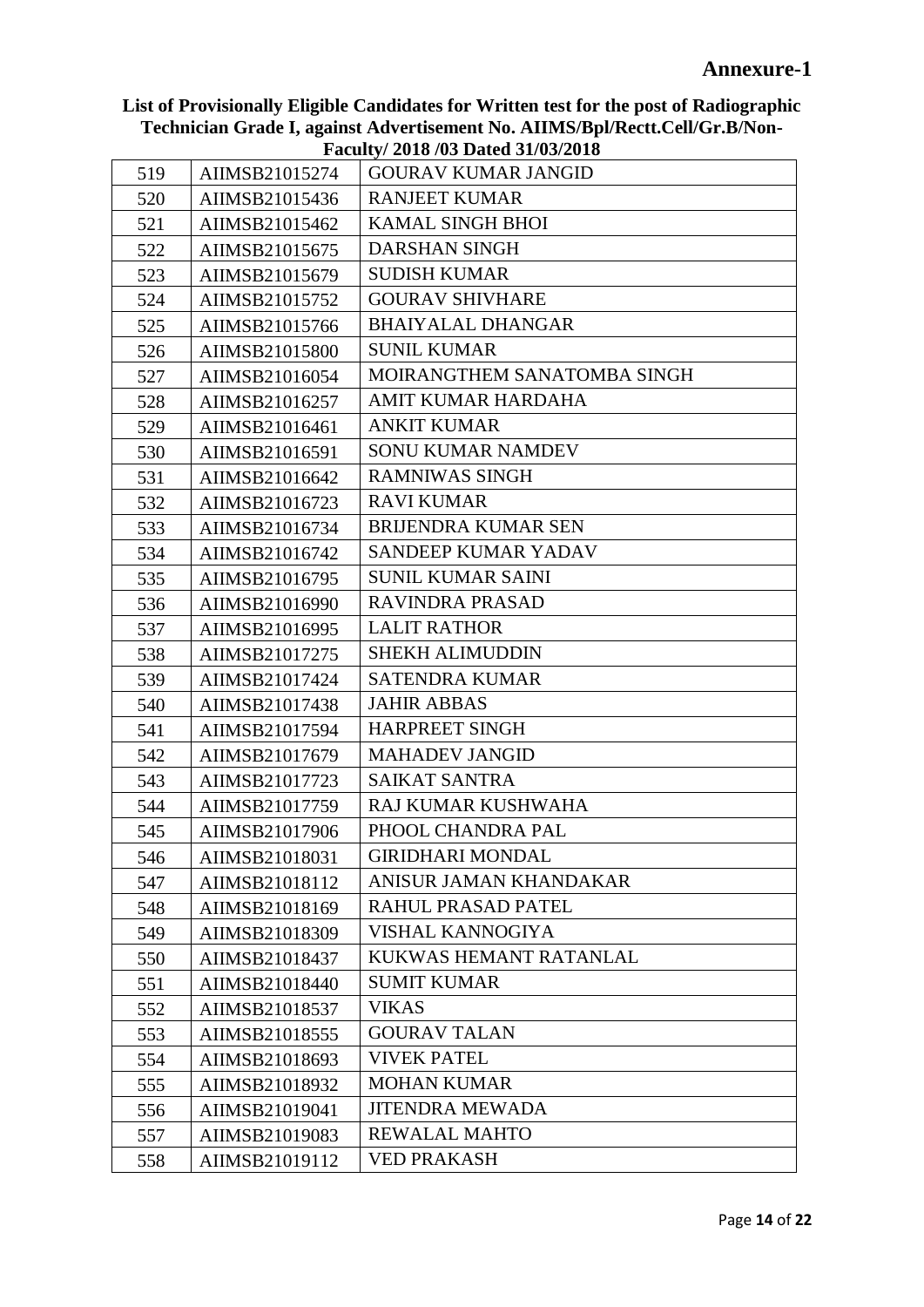|     |                | $\Gamma$ acuny $2010/00$ Datcu $01/00/2010$ |
|-----|----------------|---------------------------------------------|
| 559 | AIIMSB21019263 | <b>NAVDEEP</b>                              |
| 560 | AIIMSB21019268 | <b>ABRAHAM TUBBS H</b>                      |
| 561 | AIIMSB21019354 | SANAP AVINASH BHAGWAT                       |
| 562 | AIIMSB21019374 | <b>KAMAL KUMAR</b>                          |
| 563 | AIIMSB21019525 | <b>BALAKRISHNA MUKKERLA</b>                 |
| 564 | AIIMSB21019730 | <b>AVANISH KUMAR</b>                        |
| 565 | AIIMSB21019980 | <b>RAKESH KUMAR YADAV</b>                   |
| 566 | AIIMSB21020162 | <b>SATNAM SINGH</b>                         |
| 567 | AIIMSB21020223 | HARPREET SINGH                              |
| 568 | AIIMSB21020247 | <b>SHIV KUMAR SINGH</b>                     |
| 569 | AIIMSB21020338 | <b>SUNIL KUMAR</b>                          |
| 570 | AIIMSB21020821 | <b>ZAHID ALI</b>                            |
| 571 | AIIMSB21020841 | <b>SHRAVAN KUMAR</b>                        |
| 572 | AIIMSB21020930 | <b>DURGESH KUMAR</b>                        |
| 573 | AIIMSB21020961 | <b>SUNNY DHIMAN</b>                         |
| 574 | AIIMSB21021116 | <b>RAHUL KUMAR</b>                          |
| 575 | AIIMSB21021174 | <b>SHUHAIB PAMBARA</b>                      |
| 576 | AIIMSB21021231 | <b>NARESH KUMAR SAINI</b>                   |
| 577 | AIIMSB21021253 | <b>SUNIL KHUSHWAHA</b>                      |
| 578 | AIIMSB21021392 | <b>JOSE BHASY</b>                           |
| 579 | AIIMSB21021406 | KAILASH PRASAD KUSHWAHA                     |
| 580 | AIIMSB21021489 | <b>JAYKESH</b>                              |
| 581 | AIIMSB21022083 | SADDUM ALL HAMMADI                          |
| 582 | AIIMSB21022161 | <b>SHAHBAZ HAIDER</b>                       |
| 583 | AIIMSB21022176 | <b>CHHOTE LAL</b>                           |
| 584 | AIIMSB21022224 | <b>MAHENDRA JANGID</b>                      |
| 585 | AIIMSB21022238 | <b>AJEET KUMAR</b>                          |
| 586 | AIIMSB21022299 | VISHWANATH SRIRAMULU                        |
| 587 | AIIMSB21022463 | <b>SUNNY SHIL</b>                           |
| 588 | AIIMSB21022541 | CHUKKA DAMODARA RAO                         |
| 589 | AIIMSB21022814 | <b>DEEPAK KUMAR</b>                         |
| 590 | AIIMSB21022881 | <b>JAY PRAKASH KUMAR</b>                    |
| 591 | AIIMSB21022962 | <b>SANDIP DEY</b>                           |
| 592 | AIIMSB21023030 | <b>SUMIT SAHU</b>                           |
| 593 | AIIMSB21023049 | <b>BHANU PRATAP</b>                         |
| 594 | AIIMSB21023184 | <b>SHASHI BHATI</b>                         |
| 595 | AIIMSB21023393 | <b>SANJAY KUMAR PATEL</b>                   |
| 596 | AIIMSB21023416 | <b>DINESH KUMAR</b>                         |
| 597 | AIIMSB21023466 | VADLURI PRASHANTH                           |
| 598 | AIIMSB21023533 | RAVENDRA KUMAR LODHI                        |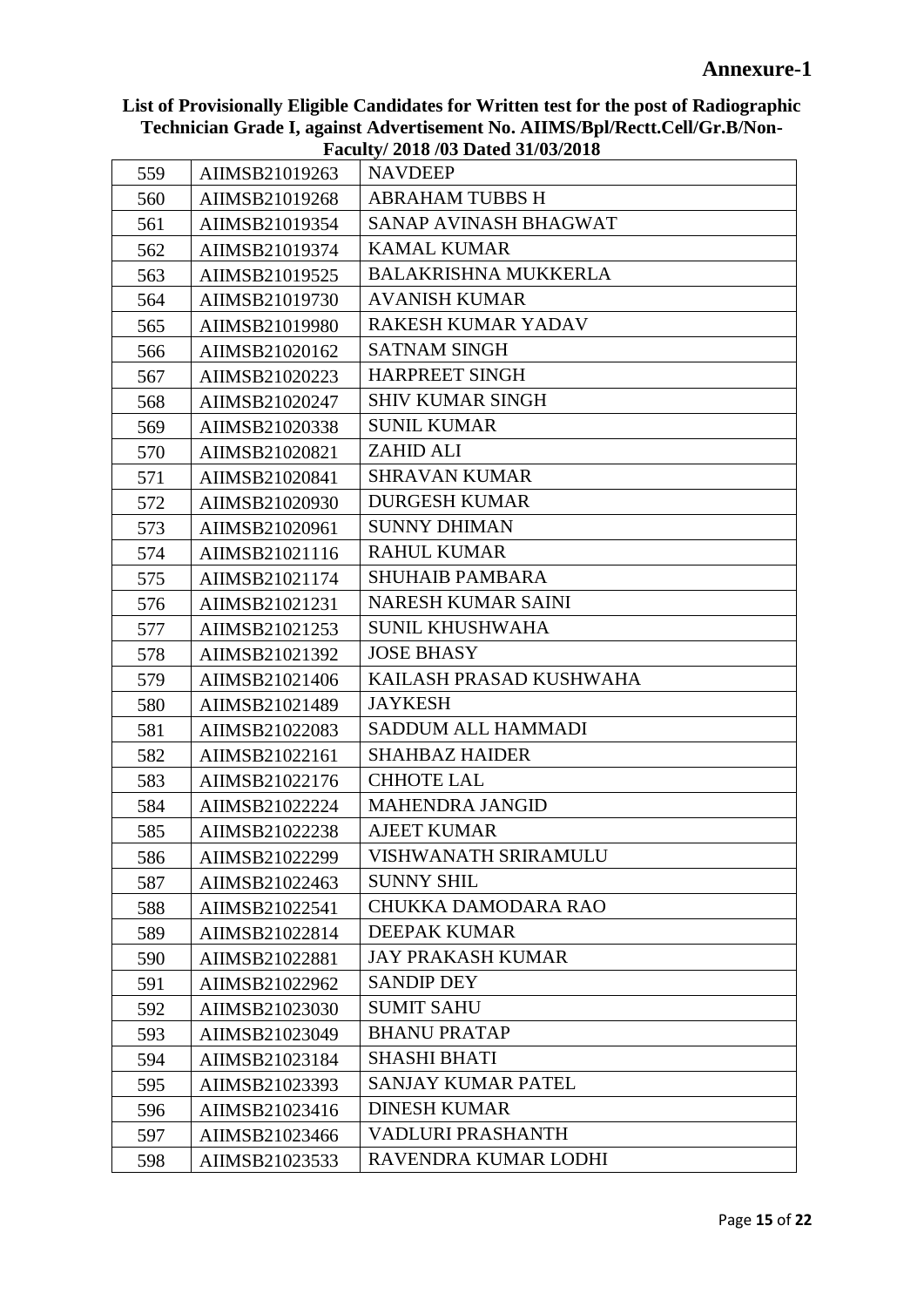|     |                | $\Gamma$ acuny/ 2010/03 Dated 31/03/2010 |
|-----|----------------|------------------------------------------|
| 599 | AIIMSB21023613 | <b>DOMA PRASAD</b>                       |
| 600 | AIIMSB21023619 | <b>RAKESH GOUR</b>                       |
| 601 | AIIMSB21024015 | <b>SHUBHAM KUMAR BAHE</b>                |
| 602 | AIIMSB21024106 | <b>AMARNATH MANDAL</b>                   |
| 603 | AIIMSB21024260 | <b>JITENDRA SINGH CHAUHAN</b>            |
| 604 | AIIMSB21024767 | ASHOK KUMAR KUSHWAHA                     |
| 605 | AIIMSB21024974 | <b>SUKHVINDRA PAL</b>                    |
| 606 | AIIMSB21025122 | <b>ANIL KUMAR</b>                        |
| 607 | AIIMSB21025221 | <b>MANOJ YADAV</b>                       |
| 608 | AIIMSB21025273 | SATYANARAYANA GOGADA                     |
| 609 | AIIMSB21025348 | <b>HARIOM DAKASH</b>                     |
| 610 | AIIMSB21025668 | <b>ABID AHMED</b>                        |
| 611 | AIIMSB21026013 | <b>SYED NIZAMUDDIN</b>                   |
| 612 | AIIMSB21026389 | <b>MANMAL MALI</b>                       |
| 613 | AIIMSB21026681 | <b>RAKESH</b>                            |
| 614 | AIIMSB21026833 | <b>MOHD FAHEEM</b>                       |
| 615 | AIIMSB21027073 | <b>GUJARATHI SAIKISHORE</b>              |
| 616 | AIIMSB21027346 | <b>MUKESH GODARA</b>                     |
| 617 | AIIMSB21027364 | <b>ARUN KUMAR</b>                        |
| 618 | AIIMSB21027453 | <b>KIRAN KUMAR</b>                       |
| 619 | AIIMSB21027514 | <b>ANKIT KUMAR SAIN</b>                  |
| 620 | AIIMSB21027677 | <b>MANISH ANAND</b>                      |
| 621 | AIIMSB21027766 | <b>ABDUL AKIL DIWAN</b>                  |
| 622 | AIIMSB21027847 | <b>DEEPAK NAGPURE</b>                    |
| 623 | AIIMSB21027852 | <b>ASHWANI</b>                           |
| 624 | AIIMSB21028018 | <b>CHANDRA SHEKHER KUMAR</b>             |
| 625 | AIIMSB21028069 | <b>SUNIL LODHI</b>                       |
| 626 | AIIMSB21028090 | CHILUVERU LEVITH MEGHAN                  |
| 627 | AIIMSB21028301 | <b>SUNIL KUMAR SAIN</b>                  |
| 628 | AIIMSB21028338 | VIPIN KUMAR KUSHWAHA                     |
| 629 | AIIMSB21000164 | <b>RAM JEET</b>                          |
| 630 | AIIMSB21000333 | <b>MAHESH KUMAR</b>                      |
| 631 | AIIMSB21000470 | DHARMENDRA KUMAR                         |
| 632 | AIIMSB21001020 | <b>DEBAJIT SARKAR</b>                    |
| 633 | AIIMSB21001256 | <b>MANJIT DAS</b>                        |
| 634 | AIIMSB21001346 | NITIN KUMAR SINGH                        |
| 635 | AIIMSB21001561 | <b>RAKESH KUMAR</b>                      |
| 636 | AIIMSB21002437 | SURABHI.P                                |
| 637 | AIIMSB21002516 | CHIKKALA CHAKRAVARTHI                    |
| 638 | AIIMSB21002712 | <b>LOKESH KUMAR</b>                      |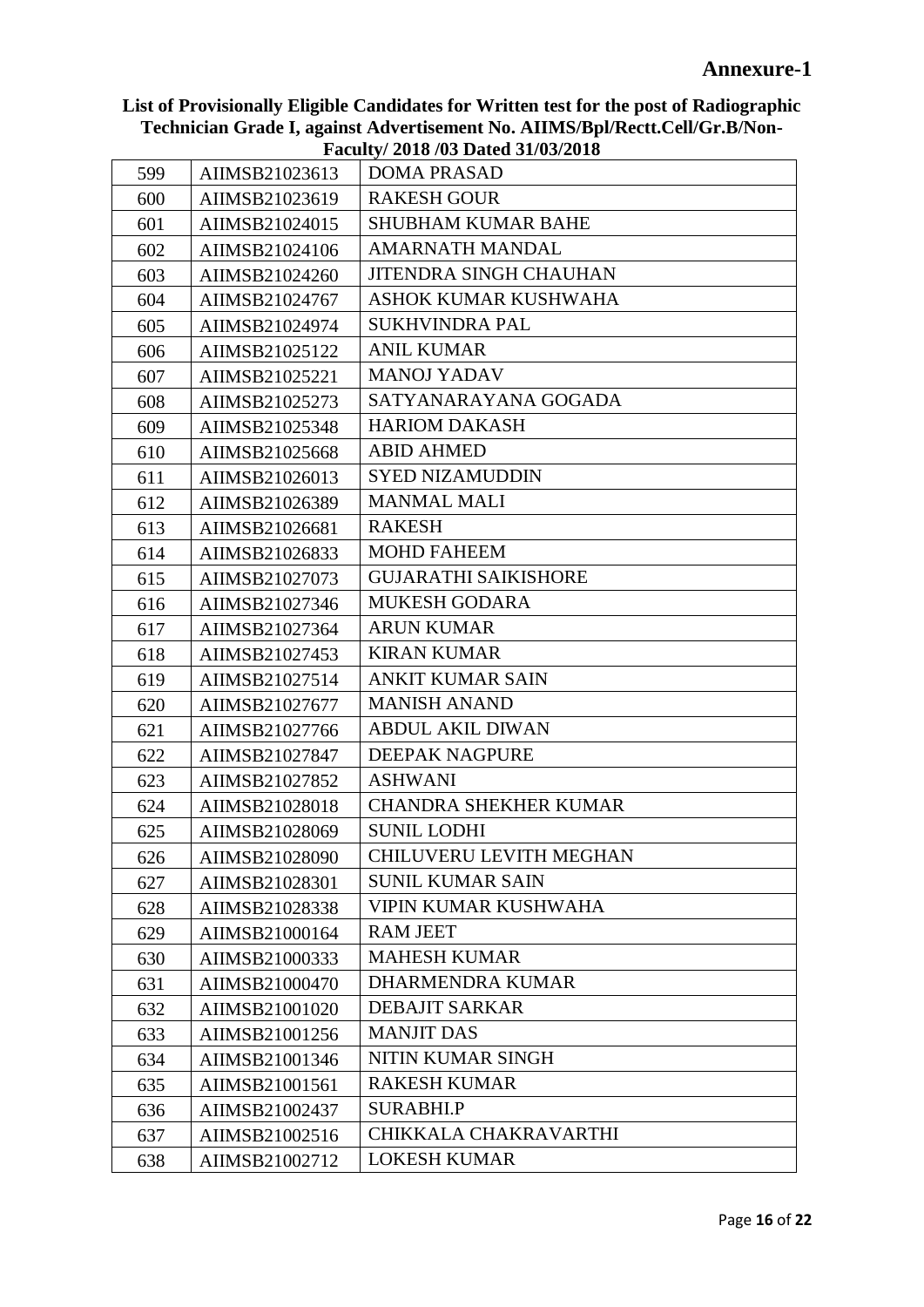|     |                | $1$ acan't $\frac{1}{2}$ and $\frac{1}{2}$ batch $\frac{1}{2}$ $\frac{1}{2}$ |
|-----|----------------|------------------------------------------------------------------------------|
| 639 | AIIMSB21002836 | <b>SUNIL KUMAR</b>                                                           |
| 640 | AIIMSB21002851 | <b>SUBHRA SUJIT BISWAS</b>                                                   |
| 641 | AIIMSB21002968 | PILLI SANYASI RAO                                                            |
| 642 | AIIMSB21003042 | <b>NITIKA</b>                                                                |
| 643 | AIIMSB21003071 | <b>AJAY ANAND</b>                                                            |
| 644 | AIIMSB21003292 | PRINCY CHANDRA                                                               |
| 645 | AIIMSB21003306 | <b>HARISH K T</b>                                                            |
| 646 | AIIMSB21003318 | <b>SONU JOTHE</b>                                                            |
| 647 | AIIMSB21003457 | <b>BRAJESH PRABHAKAR</b>                                                     |
| 648 | AIIMSB21003480 | <b>ANKUSH</b>                                                                |
| 649 | AIIMSB21003541 | <b>ARAVIND KUMAR</b>                                                         |
| 650 | AIIMSB21003795 | ANIT KUMAR CHAUDHARI                                                         |
| 651 | AIIMSB21003815 | RAVINDRA KUMAR DAS                                                           |
| 652 | AIIMSB21003916 | <b>SAGAR SARKAR</b>                                                          |
| 653 | AIIMSB21004179 | NIJIL C C                                                                    |
| 654 | AIIMSB21004448 | <b>DEEPAK</b>                                                                |
| 655 | AIIMSB21004492 | <b>AMIT KUMAR</b>                                                            |
| 656 | AIIMSB21004646 | <b>GOVIND VARMAN</b>                                                         |
| 657 | AIIMSB21004771 | PRIYANKA SINGH                                                               |
| 658 | AIIMSB21004796 | PURSHOTTAM SINGH                                                             |
| 659 | AIIMSB21004934 | <b>RAVIKIRAN R S</b>                                                         |
| 660 | AIIMSB21004953 | PRADEEP KUMAR                                                                |
| 661 | AIIMSB21004956 | SHAILENDRA KUMAR DIWAKAR                                                     |
| 662 | AIIMSB21004971 | <b>RITESH KUMAR</b>                                                          |
| 663 | AIIMSB21005499 | <b>VINOD KUMAR MOHABE</b>                                                    |
| 664 | AIIMSB21005576 | <b>ARABINDA KUANR</b>                                                        |
| 665 | AIIMSB21005633 | RAVINDRA KUMAR AGARAIYA                                                      |
| 666 | AIIMSB21005667 | PALANI M                                                                     |
| 667 | AIIMSB21005690 | <b>SATBIR SINGH</b>                                                          |
| 668 | AIIMSB21005731 | <b>AMIT KUMAR</b>                                                            |
| 669 | AIIMSB21005776 | <b>AJAY KUMAR VERMA</b>                                                      |
| 670 | AIIMSB21005873 | <b>SANDEEP SINGH</b>                                                         |
| 671 | AIIMSB21005879 | VIKRAM SINGH MALVIYA                                                         |
| 672 | AIIMSB21005925 | <b>AMANPREET SINGH</b>                                                       |
| 673 | AIIMSB21006253 | <b>SAGAR KUMAR</b>                                                           |
| 674 | AIIMSB21006338 | PURAN SINGH BAMNIYA                                                          |
| 675 | AIIMSB21006600 | <b>NITIN</b>                                                                 |
| 676 | AIIMSB21006766 | <b>RAY SAHAB</b>                                                             |
| 677 | AIIMSB21006773 | NEELAM RAO BHARTI                                                            |
| 678 | AIIMSB21006803 | <b>BHAGESHWARI KUMARI</b>                                                    |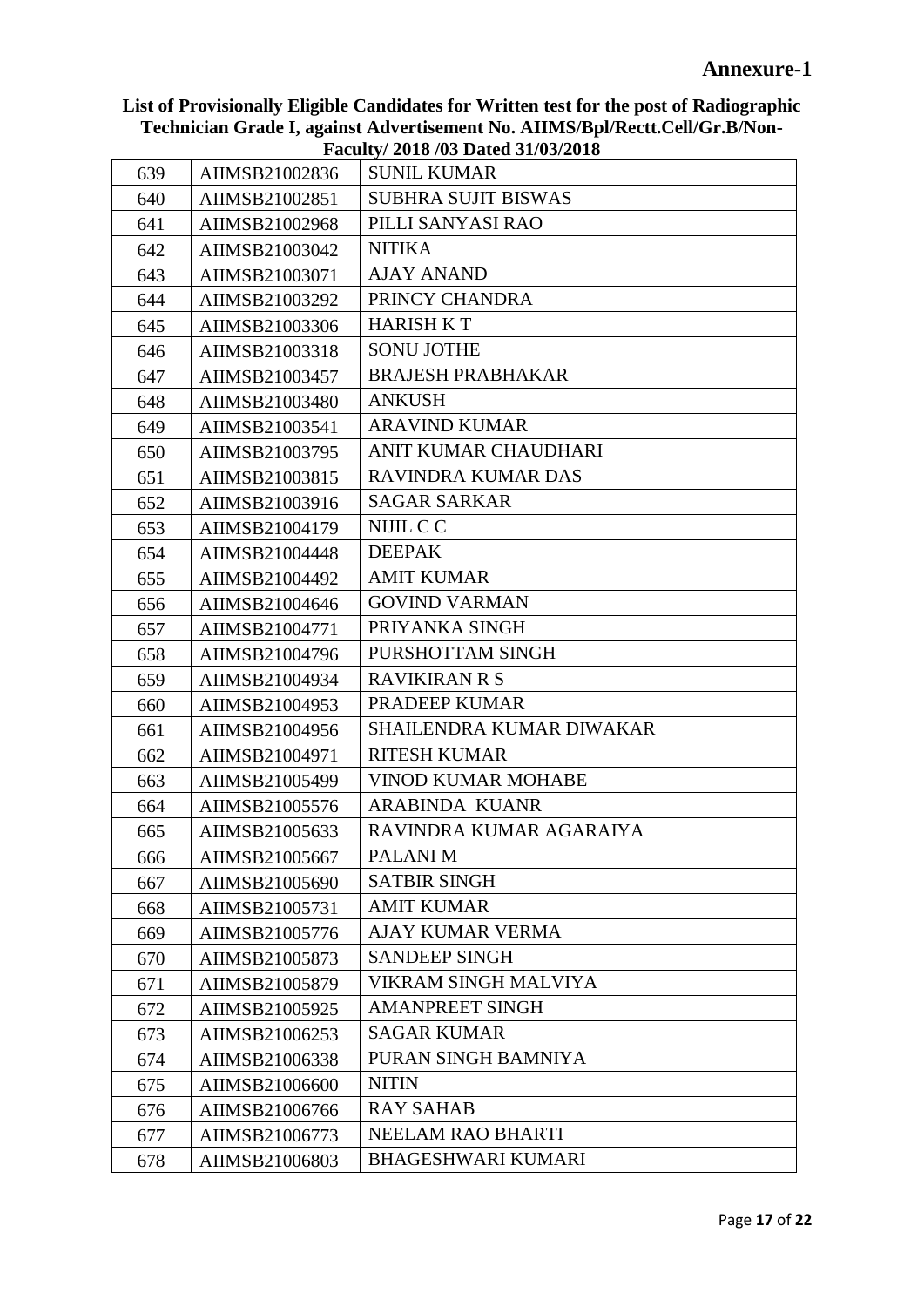|     |                | $\Gamma$ aculty/ 2010/03 Dated 31/03/2010 |
|-----|----------------|-------------------------------------------|
| 679 | AIIMSB21006833 | SIDDHARTH SAKET                           |
| 680 | AIIMSB21006959 | <b>SHWETA KURKANJI</b>                    |
| 681 | AIIMSB21007409 | <b>MUKESH KUMAR KALIA</b>                 |
| 682 | AIIMSB21007858 | <b>ASHOK</b>                              |
| 683 | AIIMSB21007933 | <b>SONDE RUDAYESH ASHOK</b>               |
| 684 | AIIMSB21007948 | <b>SUDIP KUMAR</b>                        |
| 685 | AIIMSB21007982 | <b>SUBODH KUMAR</b>                       |
| 686 | AIIMSB21008024 | <b>T PRAVEEN KUMAR</b>                    |
| 687 | AIIMSB21008060 | PRADEEP KUMAR BARVE                       |
| 688 | AIIMSB21008083 | <b>RAVEEN</b>                             |
| 689 | AIIMSB21008407 | <b>MOHIT KUMAR</b>                        |
| 690 | AIIMSB21008662 | <b>NAVJOT KAUR</b>                        |
| 691 | AIIMSB21008844 | <b>SUDHEER KUMAR</b>                      |
| 692 | AIIMSB21008910 | <b>RATANDEEP VERMA</b>                    |
| 693 | AIIMSB21009240 | <b>GOUTAM MALVIYA</b>                     |
| 694 | AIIMSB21009501 | <b>SHRAVAN KUMAR</b>                      |
| 695 | AIIMSB21009580 | <b>NANDITA BISWAS</b>                     |
| 696 | AIIMSB21009638 | <b>LAKHAN RAIKWAL</b>                     |
| 697 | AIIMSB21009657 | <b>AKASH KUMAR</b>                        |
| 698 | AIIMSB21009853 | DEEPAK KUMAR SINGH                        |
| 699 | AIIMSB21009877 | PANKAJ ROY                                |
| 700 | AIIMSB21010104 | <b>MANOJ KUMAR VERMA</b>                  |
| 701 | AIIMSB21010117 | PAWAN KUMAR AHIRWAR                       |
| 702 | AIIMSB21010309 | <b>BHAGVATI LADIYA</b>                    |
| 703 | AIIMSB21010563 | <b>SAURABH BHARTI</b>                     |
| 704 | AIIMSB21010718 | <b>HARSH PACHORI</b>                      |
| 705 | AIIMSB21010828 | <b>SUJIT KUMAR</b>                        |
| 706 | AIIMSB21010867 | CHANDRA KALA DANODIYA                     |
| 707 | AIIMSB21010927 | ROHIT KUMAR BHOGTA                        |
| 708 | AIIMSB21011515 | <b>TURIANANDA BISWAS</b>                  |
| 709 | AIIMSB21011752 | <b>JITENDRA KUMAR KHARKA</b>              |
| 710 | AIIMSB21011812 | <b>SURBHI</b>                             |
| 711 | AIIMSB21011814 | DHARMENDRA KUMAR                          |
| 712 | AIIMSB21011842 | <b>BRIJESH KKUMAR</b>                     |
| 713 | AIIMSB21012482 | <b>ARVIND KUMAR</b>                       |
| 714 | AIIMSB21012566 | <b>SONU</b>                               |
| 715 | AIIMSB21012620 | MOHIT KUMAR DAHIYA                        |
| 716 | AIIMSB21012691 | <b>MOHIT</b>                              |
| 717 | AIIMSB21013071 | <b>SATISH KUMAR MANDALE</b>               |
| 718 | AIIMSB21013110 | <b>GAUTAM MESHRAM</b>                     |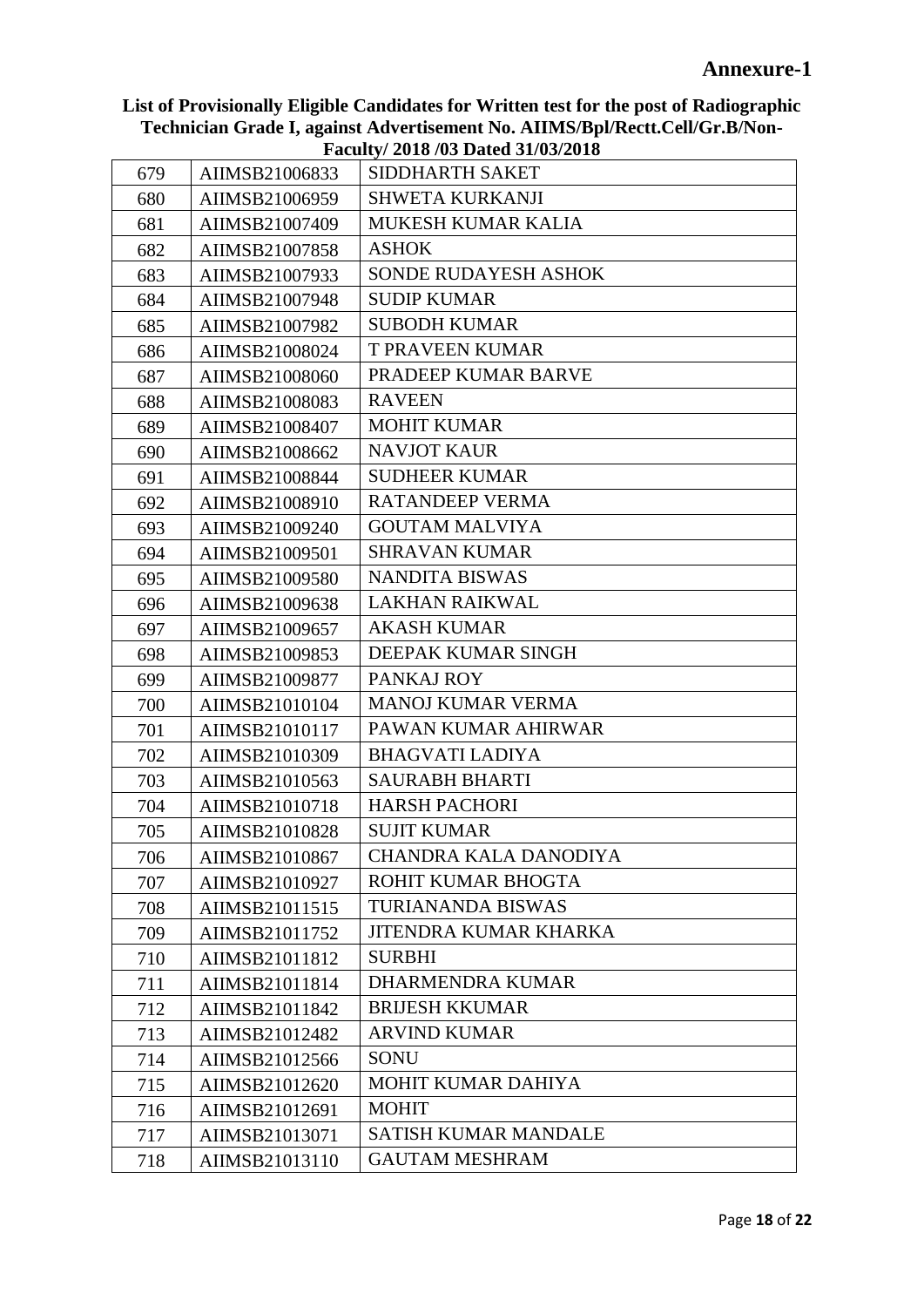|     |                | Paculty/2016/03 Dated 31/03/2016 |
|-----|----------------|----------------------------------|
| 719 | AIIMSB21013112 | <b>SAWAN KUMAR KAKRAN</b>        |
| 720 | AIIMSB21013142 | <b>BRAJESH PRABHAKAR</b>         |
| 721 | AIIMSB21013232 | PRAVEEN BHARTI                   |
| 722 | AIIMSB21013538 | <b>PRAVEEN</b>                   |
| 723 | AIIMSB21013657 | <b>AZAD</b>                      |
| 724 | AIIMSB21013801 | <b>GOWTHAMI ERELLA</b>           |
| 725 | AIIMSB21013808 | <b>DHARM LAL</b>                 |
| 726 | AIIMSB21014011 | <b>DEEPAK MEWANI</b>             |
| 727 | AIIMSB21014083 | <b>RAKESH KUMAR PUSHP</b>        |
| 728 | AIIMSB21014189 | <b>RAVI KANT</b>                 |
| 729 | AIIMSB21014212 | <b>HARISHANKAR AHIRWAR</b>       |
| 730 | AIIMSB21014226 | <b>RAJESH KUMAR</b>              |
| 731 | AIIMSB21014323 | YOGESH NAINPURIA                 |
| 732 | AIIMSB21014327 | <b>SANJAY KUMAR KHARE</b>        |
| 733 | AIIMSB21014808 | <b>AJAY KUMAR</b>                |
| 734 | AIIMSB21014877 | <b>GARIMA</b>                    |
| 735 | AIIMSB21015007 | <b>JYOTI BAWASKAR</b>            |
| 736 | AIIMSB21015209 | <b>SUKUMAR MANDAL</b>            |
| 737 | AIIMSB21015566 | <b>KOMAL</b>                     |
| 738 | AIIMSB21015731 | RAJESH KUMAR AHIRWAR             |
| 739 | AIIMSB21016133 | <b>ASWATHY PS</b>                |
| 740 | AIIMSB21016210 | <b>ABHAY NANDAN RAO</b>          |
| 741 | AIIMSB21016473 | <b>MANOJ KUMAR</b>               |
| 742 | AIIMSB21016593 | <b>RAHUL SINGH</b>               |
| 743 | AIIMSB21016601 | <b>AMIT KUMAR</b>                |
| 744 | AIIMSB21016748 | <b>HEMANT KUMAR ANANT</b>        |
| 745 | AIIMSB21016814 | <b>RAM SHANKAR</b>               |
| 746 | AIIMSB21016999 | <b>NAND KUMAR</b>                |
| 747 | AIIMSB21017156 | RAKESH KUMAR PRAJAPATI           |
| 748 | AIIMSB21017618 | <b>VIJAY KUMAR KORI</b>          |
| 749 | AIIMSB21017745 | PREM PRAKASH                     |
| 750 | AIIMSB21017907 | MAHENDRA SOLANKI                 |
| 751 | AIIMSB21017948 | NARENDRA KUMAR SINGH             |
| 752 | AIIMSB21018221 | <b>DAL SINGH AHIRWAR</b>         |
| 753 | AIIMSB21018347 | <b>ARJIT KUMAR</b>               |
| 754 | AIIMSB21018435 | DEEPAK BHADKARIYA                |
| 755 | AIIMSB21018684 | <b>MITHILESH KUMAR</b>           |
| 756 | AIIMSB21018871 | <b>NEHA</b>                      |
| 757 | AIIMSB21019055 | <b>OKESH KUMAR</b>               |
| 758 | AIIMSB21019091 | <b>SUSHIL KUMAR</b>              |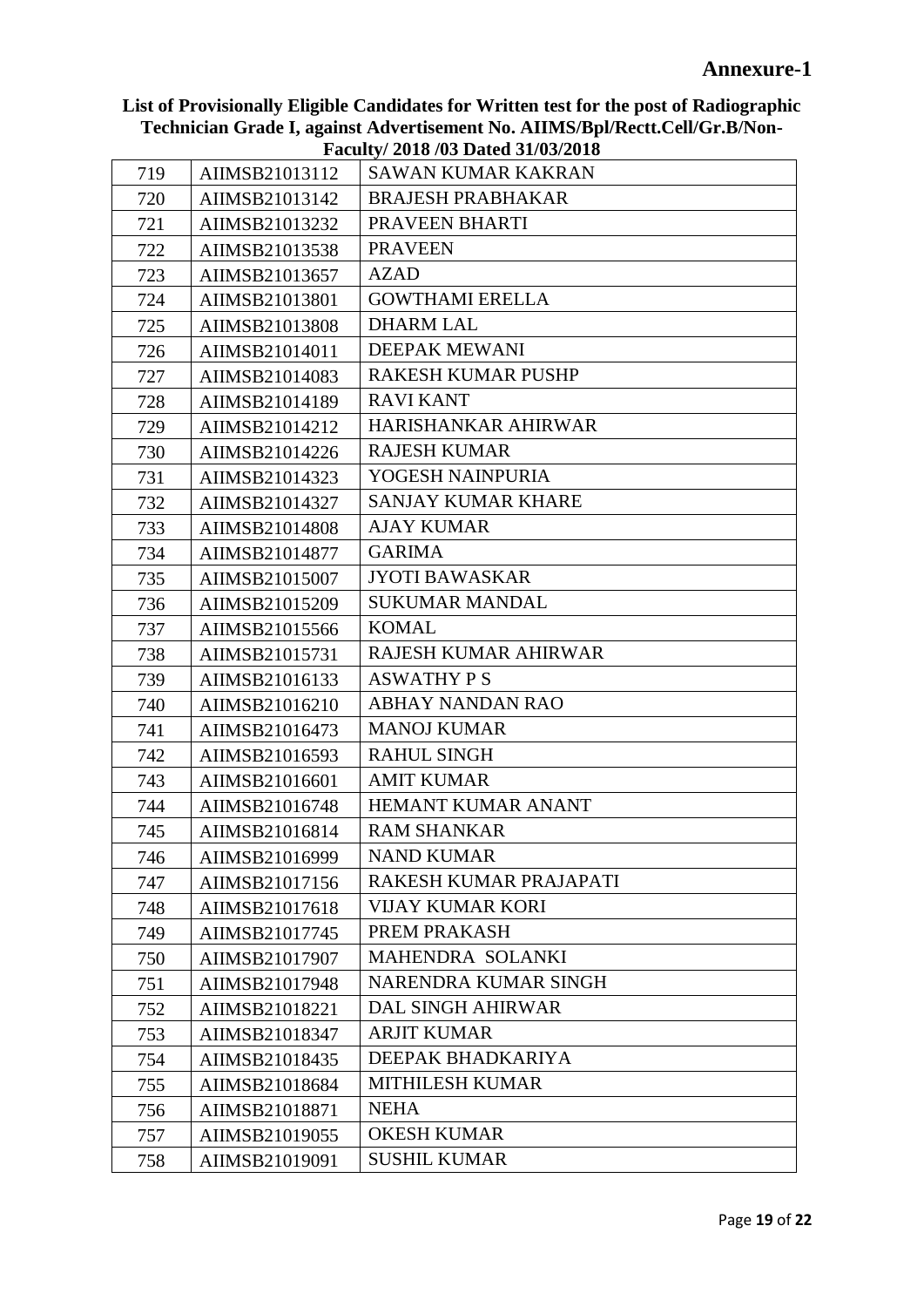| 759 | AIIMSB21019335 | <b>SOHAN KUMAR</b>         |
|-----|----------------|----------------------------|
| 760 | AIIMSB21019338 | <b>ASHOK PRATAP</b>        |
| 761 | AIIMSB21019364 | <b>BALKAR SINGH</b>        |
| 762 | AIIMSB21019366 | <b>SAWAN KUMAR</b>         |
| 763 | AIIMSB21019709 | <b>MEENU</b>               |
| 764 | AIIMSB21019749 | <b>MANISHA CHOUCHAN</b>    |
| 765 | AIIMSB21019793 | <b>KAILASH MONDAL</b>      |
| 766 | AIIMSB21020102 | <b>BIPASHA MAKAL</b>       |
| 767 | AIIMSB21020185 | <b>MANOJ SILAWAT</b>       |
| 768 | AIIMSB21020296 | <b>NILU KUMARI</b>         |
| 769 | AIIMSB21020322 | SONU                       |
| 770 | AIIMSB21020448 | <b>BALRAM</b>              |
| 771 | AIIMSB21020658 | <b>RAMESH KUMAR R</b>      |
| 772 | AIIMSB21021089 | DIVESH KUMAR MAHAWAR       |
| 773 | AIIMSB21021483 | <b>HARIKESH KUMAR</b>      |
| 774 | AIIMSB21021502 | <b>MANOJ</b>               |
| 775 | AIIMSB21021597 | <b>DINESH AHIRWAR</b>      |
| 776 | AIIMSB21021777 | <b>SUMAN KUMAR</b>         |
| 777 | AIIMSB21021891 | <b>ALKA BHARTIYA</b>       |
| 778 | AIIMSB21022438 | <b>KULDEEP</b>             |
| 779 | AIIMSB21022524 | <b>RAVI SHANKER MALVIY</b> |
| 780 | AIIMSB21022924 | ANAND PRIYADARSHI          |
| 781 | AIIMSB21023414 | <b>SANDEEP KUMAR</b>       |
| 782 | AIIMSB21023452 | <b>ARUN DEEP VIMAL</b>     |
| 783 | AIIMSB21023805 | <b>SANJAY SHEJU</b>        |
| 784 | AIIMSB21023886 | <b>ANJALI DIVAKAR</b>      |
| 785 | AIIMSB21024003 | <b>MUTHUGANESAN M</b>      |
| 786 | AIIMSB21024105 | R.SUGANYA                  |
| 787 | AIIMSB21024162 | <b>RITWIK SINHA</b>        |
| 788 | AIIMSB21024190 | DHEERAJ DEHARIYA           |
| 789 | AIIMSB21024192 | <b>AMIT</b>                |
| 790 | AIIMSB21024274 | CHANCHESH KUMAR DEHARIYA   |
| 791 | AIIMSB21024326 | <b>KIRTI KUMAR</b>         |
| 792 | AIIMSB21025049 | YOGESH KORI                |
| 793 | AIIMSB21025285 | <b>RAVINDER SINGH</b>      |
| 794 | AIIMSB21025459 | <b>DILEEP KUMAR</b>        |
| 795 | AIIMSB21025531 | <b>MANOJ KUMAR GAUTAM</b>  |
| 796 | AIIMSB21025588 | <b>HIMESH A</b>            |
| 797 | AIIMSB21025965 | <b>SUNNY KUMAR</b>         |
| 798 | AIIMSB21025973 | PRAVESH LATHIYAN           |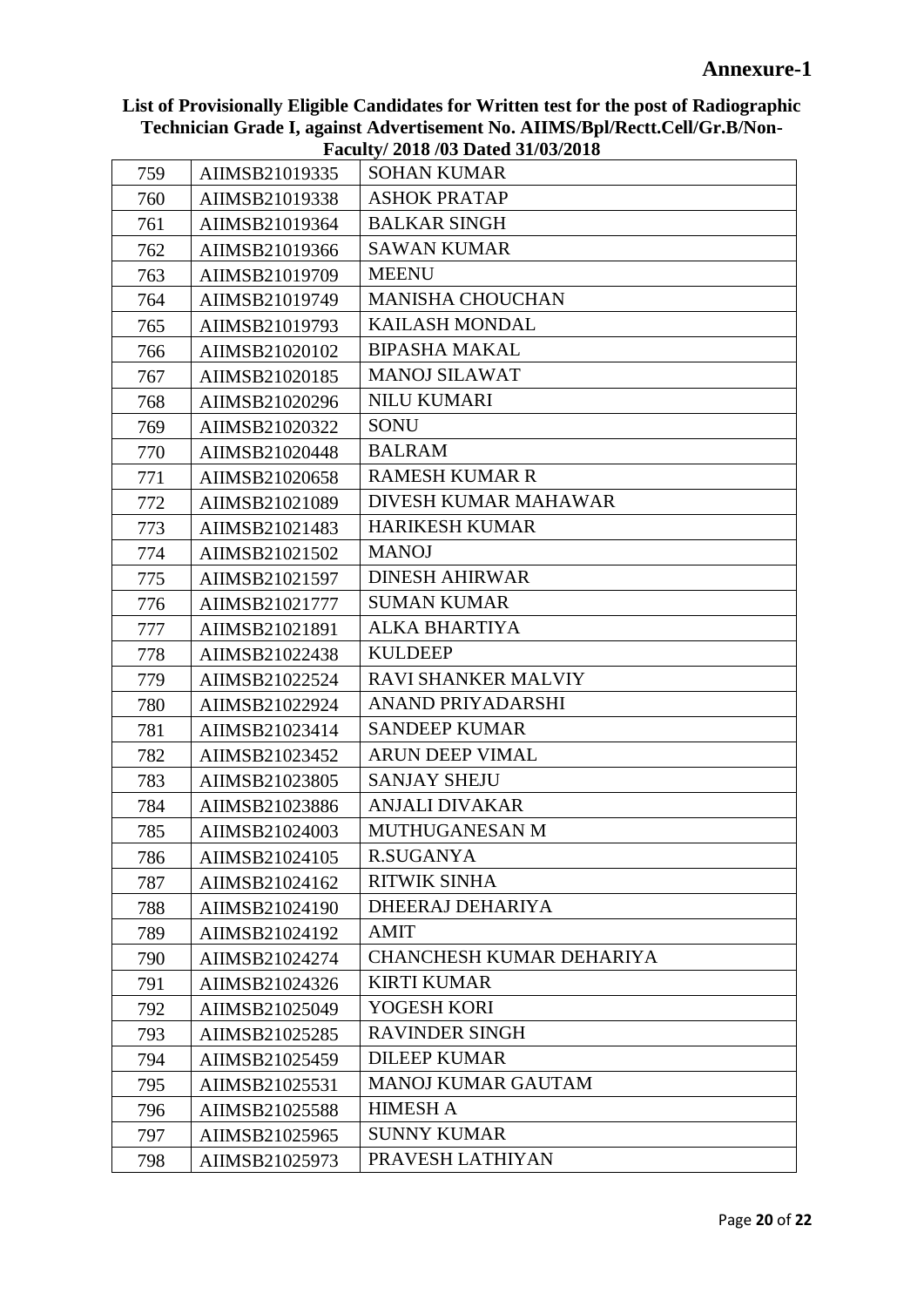|     |                | $\Gamma$ acuny/ 2010/03 Dated 31/03/2010 |
|-----|----------------|------------------------------------------|
| 799 | AIIMSB21025974 | <b>MILAN BISWAS</b>                      |
| 800 | AIIMSB21026461 | LABHANE RATNARAKSHIT BHOMRAJ             |
| 801 | AIIMSB21026528 | <b>TARUN KUMAR</b>                       |
| 802 | AIIMSB21026548 | <b>MUKESH KUMAR</b>                      |
| 803 | AIIMSB21026712 | NEETESH KUMAR BAGRI                      |
| 804 | AIIMSB21026737 | <b>AMIT KUMAR CHOUHAN</b>                |
| 805 | AIIMSB21027096 | ABHISHEK KUMAR BHASKAR                   |
| 806 | AIIMSB21027633 | <b>JAY BINDKUMAR SONIA</b>               |
| 807 | AIIMSB21027696 | ABHISHEK KUMAR BHASKAR                   |
| 808 | AIIMSB21027895 | SANJAY NARWARIYA                         |
| 809 | AIIMSB21027916 | <b>HEERA LAL</b>                         |
| 810 | AIIMSB21028053 | <b>VIKAS RATNA AZAD</b>                  |
| 811 | AIIMSB21028228 | PRAMOD KUMAR                             |
| 812 | AIIMSB21028371 | <b>RITAM SINGH</b>                       |
| 813 | AIIMSB21000148 | <b>KOSHANG SERTO</b>                     |
| 814 | AIIMSB21000161 | <b>SUMREEN KOSAR</b>                     |
| 815 | AIIMSB21000313 | <b>RAMAVATH RAMESH</b>                   |
| 816 | AIIMSB21001356 | <b>RAKESH PAL</b>                        |
| 817 | AIIMSB21001869 | VADTHIYA SURESH                          |
| 818 | AIIMSB21001949 | DHANAVATH KRISHNA NAIK                   |
| 819 | AIIMSB21002900 | <b>WILSON HRANGKHAWL</b>                 |
| 820 | AIIMSB21003970 | <b>MANISHA PAL</b>                       |
| 821 | AIIMSB21004118 | <b>NARASIMHAPPA G V</b>                  |
| 822 | AIIMSB21005524 | <b>SAKA NICOLAS</b>                      |
| 823 | AIIMSB21005671 | RAGHAVENDRA TITTI                        |
| 824 | AIIMSB21005712 | <b>JAGE SINGH</b>                        |
| 825 | AIIMSB21005867 | DEEPAK SINGH MARTOLIA                    |
| 826 | AIIMSB21006711 | <b>GANESH DAMOR</b>                      |
| 827 | AIIMSB21008694 | <b>MEHTAB SINGH BAGHEL</b>               |
| 828 | AIIMSB21010355 | NINGSHEN WOREINGAM                       |
| 829 | AIIMSB21011486 | YOGESH KUMAR PARSTE                      |
| 830 | AIIMSB21011771 | KHULPUWA KOROUPHUN CHARANGA MARING       |
| 831 | AIIMSB21012344 | <b>SILOCHNA INWATI</b>                   |
| 832 | AIIMSB21012510 | <b>GOPINATH PRADHAN</b>                  |
| 833 | AIIMSB21013791 | <b>ASHISH KUMAR DEEWAN</b>               |
| 834 | AIIMSB21015107 | RUPAVATH RAMACHANDRA NAIK                |
| 835 | AIIMSB21016097 | <b>AMAR SINGH MEENA</b>                  |
| 836 | AIIMSB21016202 | <b>VIJENDRA SINGH</b>                    |
| 837 | AIIMSB21016460 | <b>JAMES MAITPHANG SUCHEN</b>            |
| 838 | AIIMSB21016471 | <b>LIRIUS KHARKONGOR</b>                 |